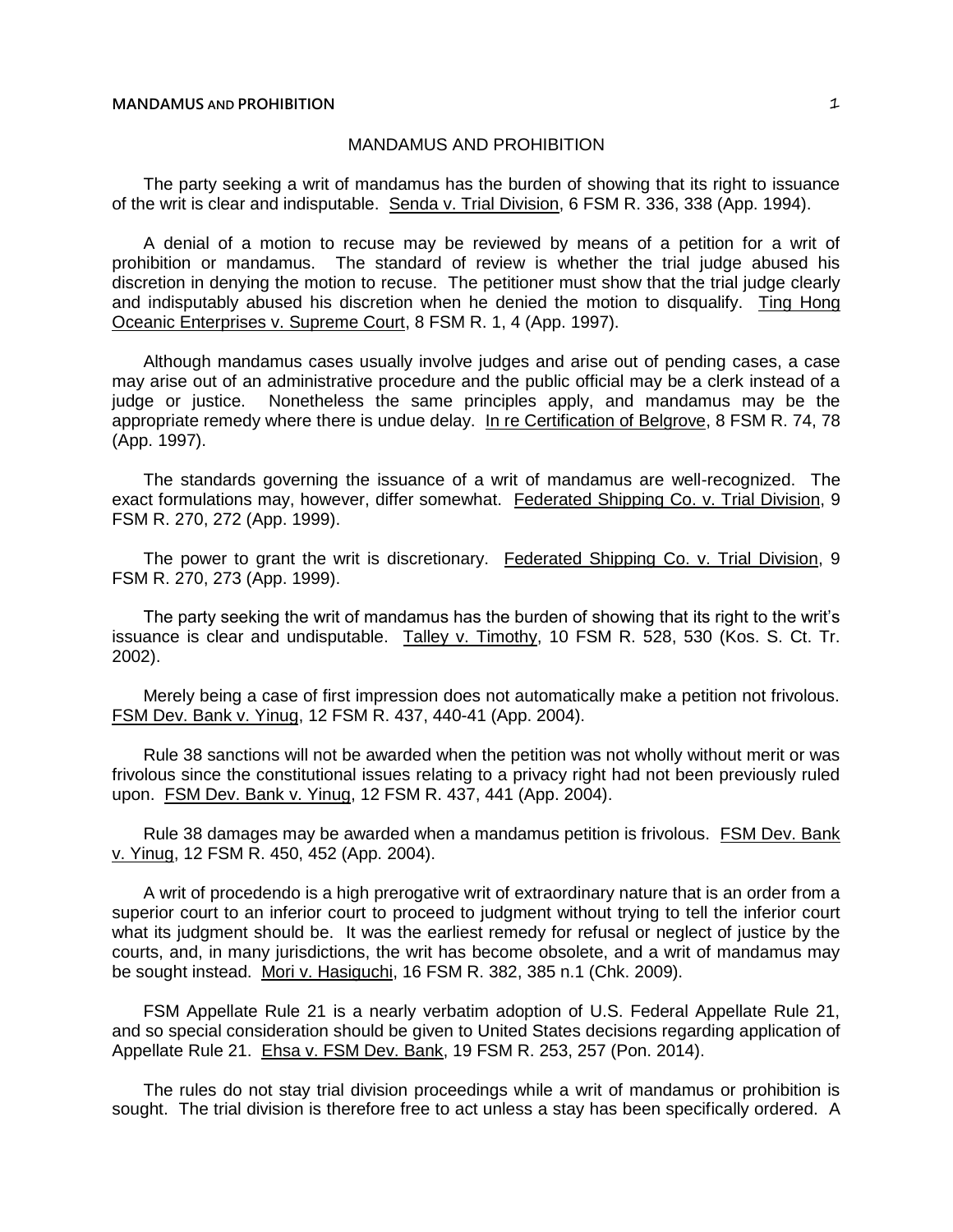writ applicant may seek a stay, first from the trial division, and if unsuccessful there, from the appellate division. Young Sun Int'l Trading Co. v. Anson, 20 FSM R. 577, 578 (App. 2016).

When no stay was ever issued (and none apparently ever sought), the trial division justice may, while a petition for a writ of prohibition to disqualify that justice is pending in the appellate division, continue to make such orders, and do all acts, not inconsistent with law or with the rules of procedure and evidence as may be necessary for the due administration of justice. Young Sun Int'l Trading Co. v. Anson, 20 FSM R. 577, 578 (App. 2016).

The Kosrae State Court has the power to issue all writs and other process, and may entertain a petition for a writ of mandamus. Tilfas v. Kosrae, 21 FSM R. 81, 93 (App. 2016).

It is not proper to make the lower court a defendant when seeking judicial review of its actions in a higher court. Judicial review of a lower court's acts or omissions is usually accomplished by an appeal to a higher court or, on rare occasion, by a petition for a prerogative writ, such as prohibition or mandamus. Heirs of Preston v. Heirs of Alokoa, 21 FSM R. 572, 579 (App. 2018).

A lower court should not be made a defendant when seeking judicial review of its actions in a higher court. Judicial review of a lower court's acts or omissions is properly accomplished by an appeal to a higher court or, on rare occasion, by a petition for a prerogative writ, such as prohibition or mandamus. Alik v. Heirs of Alik, 21 FSM R. 606, 620 (App. 2018).

─ Authority and Jurisdiction

The FSM Supreme Court has inherent constitutional power to issue all writs; this includes the traditional common law writ of mandamus. 4 F.S.M.C. 117. Nix v. Ehmes, 1 FSM R. 114, 118 (Pon. 1982).

That the FSM Supreme Court has the general power to issue writs of mandamus is beyond controversy. 4 F.S.M.C. 117. However, exercise of such power must be tempered by sober judgment, for it is equally settled that the writ of mandamus is an extraordinary remedy, the object of which is not to cure a mere legal error or to serve as a substitute for appeal, but to require an official to carry out a clear non-discretionary duty. Damarlane v. Santos, 6 FSM R. 45, 46 (Pon. 1993).

Chuuk State Supreme Court has the power to issue all writs for equitable and legal relief including writs of mandamus and prohibition. Election Comm'r v. Petewon, 6 FSM R. 491, 496 (Chk. S. Ct. App. 1994).

The Supreme Court has the power to issue writs of prohibition or of mandamus but may only do so if the petitioner has met its burden to show that its right to the writ is clear and indisputable. Ting Hong Oceanic Enterprises v. Supreme Court, 8 FSM R. 1, 4 (App. 1997).

Writs of mandamus are issued in aid of the court's appellate jurisdiction. The court's authority is not confined to issuance of writs in aid of a jurisdiction already acquired by appeal but extends to those cases which are within its appellate jurisdiction although no appeal has been perfected. Damarlane v. Pohnpei Supreme Court Appellate Division, 10 FSM R. 116, 120 (Pon. 2001).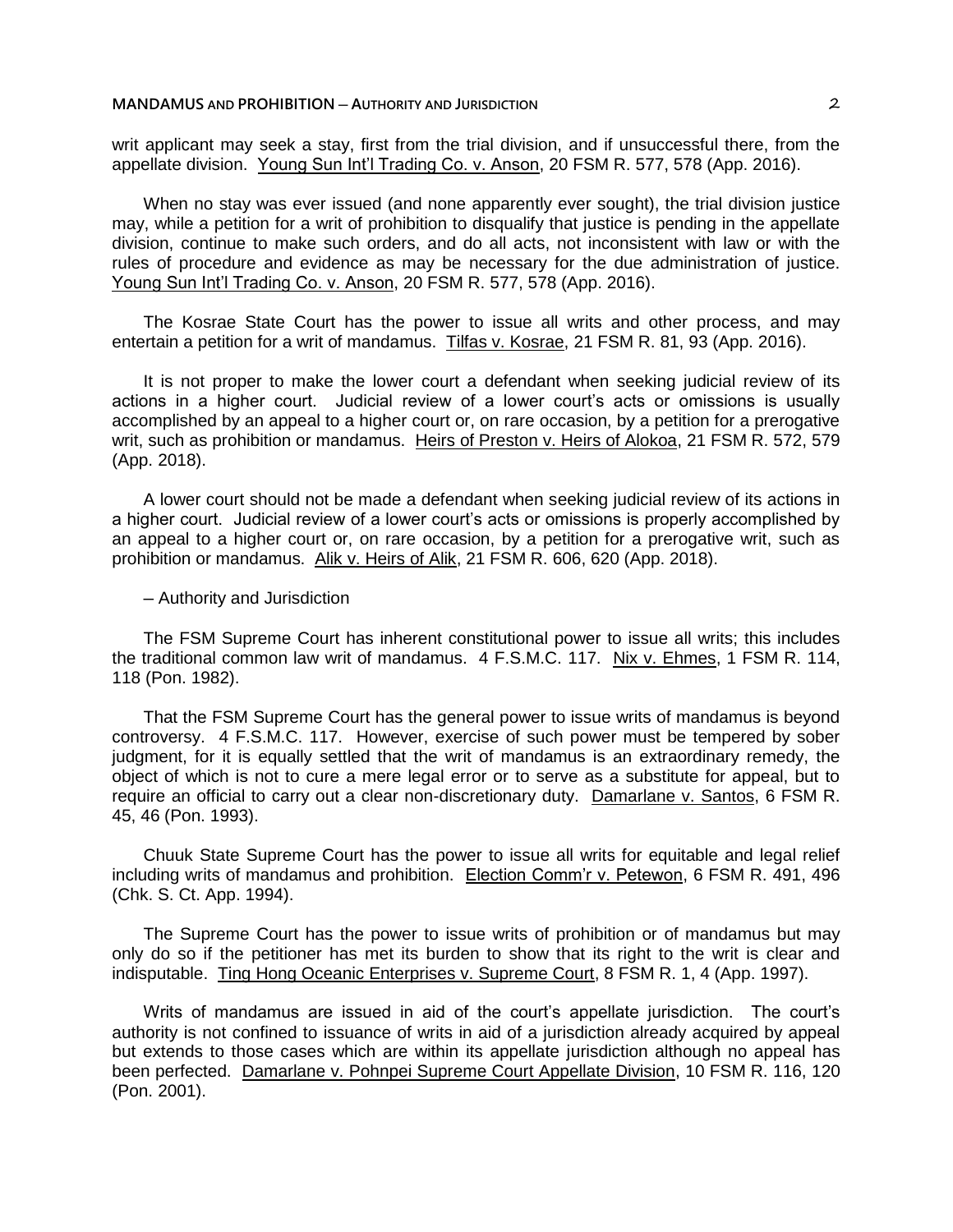# **MANDAMUS AND PROHIBITION ─ AUTHORITY AND JURISDICTION** 3

For the purposes of writs of mandamus an inferior court is one that is either placed under the supervisory or appellate control of the other court or is one whose jurisdiction is limited and confined. Damarlane v. Pohnpei Supreme Court Appellate Division, 10 FSM R. 116, 120 (Pon. 2001).

The historic use of writs of prohibition and mandamus directed by an appellate court to an inferior court has been to exert the revisory appellate power over the inferior court. Damarlane v. Pohnpei Supreme Court Appellate Division, 10 FSM R. 116, 120 (Pon. 2001).

The FSM Supreme Court trial division is not a superior tribunal to the Pohnpei Supreme Court, although in certain circumstances the FSM Supreme Court appellate division is such a superior tribunal. Damarlane v. Pohnpei Supreme Court Appellate Division, 10 FSM R. 116, 120 (Pon. 2001).

If it were proper to issue a writ of mandamus directed to the Pohnpei Supreme Court appellate division, it could only be done upon application to the FSM Supreme Court appellate division, not to the trial division. Damarlane v. Pohnpei Supreme Court Appellate Division, 10 FSM R. 116, 120 (Pon. 2001).

The FSM Supreme Court trial division is without jurisdiction to issue a writ of mandamus directed to the Pohnpei Supreme Court. Damarlane v. Pohnpei Supreme Court Appellate Division, 10 FSM R. 116, 120 (Pon. 2001).

The Kosrae State Court has the power to issue writs of mandamus but may only do so if the petitioner has met its burden to show that its rights to the writ is clear and undisputable. The writ of mandamus is an extraordinary remedy, the object of which is to require an official to carry out a clear, non-discretionary duty. Jackson v. Kosrae, 10 FSM R. 198, 199 (Kos. S. Ct. Tr. 2001).

The Kosrae State Court has jurisdiction to issue writs and other process. Sigrah v. Speaker, 11 FSM R. 258, 260 (Kos. S. Ct. Tr. 2002).

The statutory basis for Appellate Procedure Rule 21(a), which provides for application for a writ of prohibition, is 4 F.S.M.C. 117, which provides that the Supreme Court and each division thereof will have power to issue all writs. Urusemal v. Capelle, 12 FSM R. 577, 585 (App. 2004).

While none of the FSM Rules of Civil Procedure appear to govern the disposition of a mandamus petition filed before the trial division, the power of the FSM Supreme Court trial division to entertain a petition for such a writ is beyond dispute. In reaching a disposition of a pending petition, the court will proceed analogously with Appellate Rule 23(b), which governs mandamus petitions before the appellate division, and provides that if the court is of the opinion that the writ clearly should not be granted, the court will deny the petition even before an answer has been filed. Shrew v. Sigrah, 13 FSM R. 30, 34 (Kos. 2004).

The Chuuk State Supreme Court appellate division has the power to issue writs of prohibition in the appropriate case. Nikichiw v. O'Sonis, 13 FSM R. 132, 138 (Chk. S. Ct. App. 2005).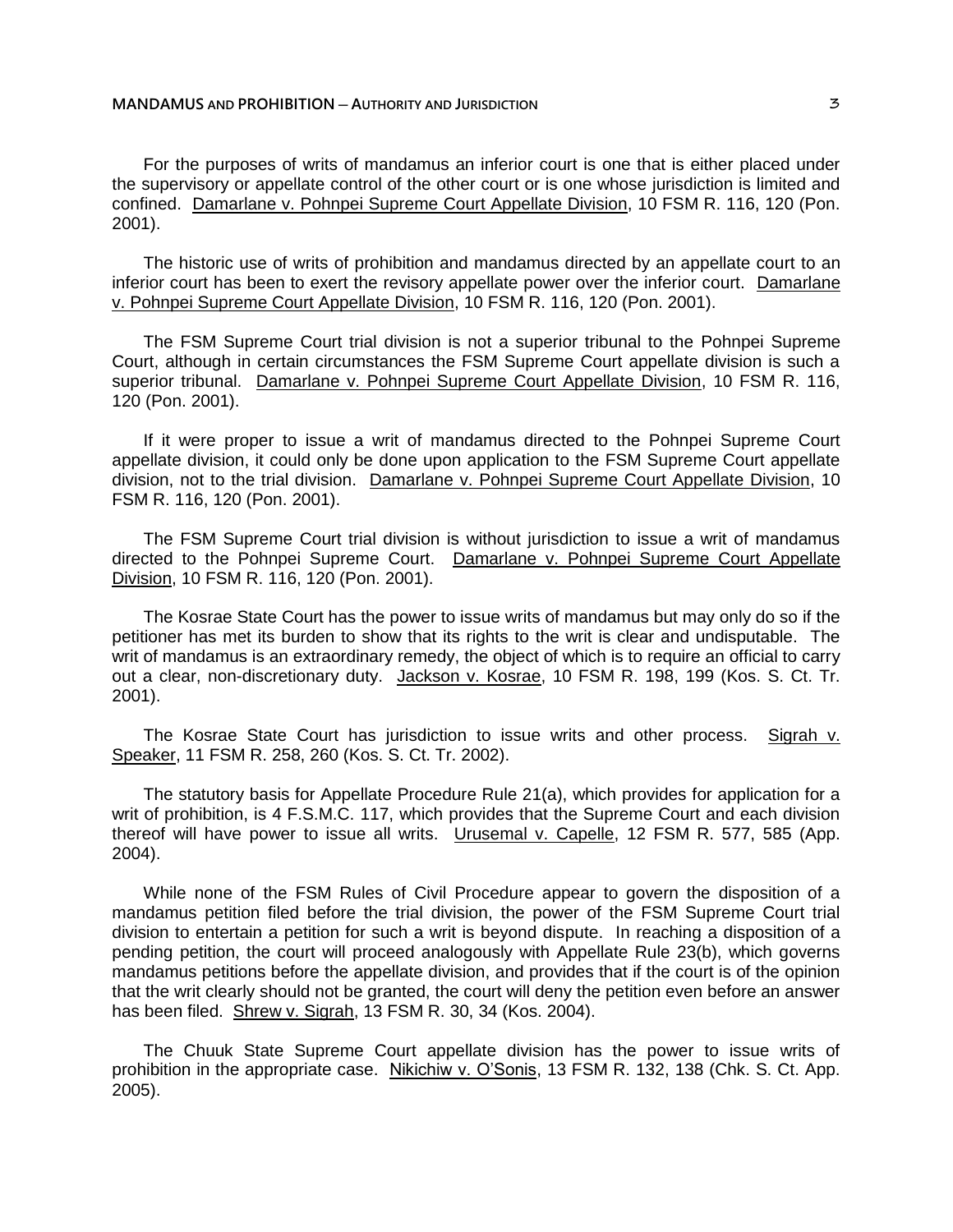#### **MANDAMUS AND PROHIBITION ─ AUTHORITY AND JURISDICTION** 4

The Cuuk State Supreme Court derives its authority to issue writs of prohibition from Chk. S.L. No. 190-08, § 4, and Chk. App. R. 21(a). Ruben v. Petewon, 14 FSM R. 177, 182 (Chk. S. Ct. App. 2006).

The FSM Supreme Court has inherent constitutional power to issue all writs, including writs of mandamus and writs of prohibition. The extraordinary writ of mandamus is used to compel public officials to perform a duty ministerial in nature and not subject to the official's own discretion while the extraordinary writ of prohibition is used to prevent a trial court from exceeding its jurisdiction and exercising unauthorized judicial or quasi-judicial power. The writs of mandamus and prohibition are similar in that the former commands the trial court to do something, while the latter commands the trial court not to do something. Etscheit v. Amaraich, 14 FSM R. 597, 600 (App. 2007).

A court that has the power to issue writs of prohibition may only do so if the petitioner has met its burden to show that its right to the writ is clear and indisputable. Albert v. O'Sonis, 15 FSM R. 226, 232 (Chk. S. Ct. App. 2007).

Courts frequently, in addition to prohibiting a specified action, impose affirmative directions or commands found essential to adequate relief. When the lower tribunal is completely without jurisdiction to act, the court has the authority to not only prevent the lower tribunal's excesses but to also correct the results thereof. Albert v. O'Sonis, 15 FSM R. 226, 232 (Chk. S. Ct. App. 2007).

The Chuuk State Supreme Court has the authority to issue a writ of mandamus in a proper case. The Chuuk Judiciary Act gives all state courts the power to issue all writs for equitable and legal relief. Narruhn v. Chuuk State Election Comm'n, 18 FSM R. 16, 20 (Chk. S. Ct. Tr. 2011).

Unlike a notice of appeal, there are no jurisdictional time frames for filing a petition for a writ of prohibition or for other extraordinary writs. The Appellate Rule 4 time limits for filing notices of appeal do not apply to petitions for extraordinary writs under Appellate Rule 21. In re Sanction of George, 19 FSM R. 131, 132 (App. 2013).

The only procedure available to seek restraint of or injunctive relief against an FSM Supreme Court trial division justice is to be found in Rule 21 of the FSM Rules of Appellate Procedure. It is established in this jurisdiction that a writ of prohibition must be directed to a court or tribunal inferior in rank to the one issuing the writ. Ehsa v. FSM Dev. Bank, 19 FSM R. 253, 257 (Pon. 2014).

The structure of the FSM Court system dictates that as a practical matter a writ against a trial division court may only be issued by the appellate division. Therefore, a writ of mandamus or prohibition, even if characterized as an "injunction" or "setting aside an order" may not be issued by one trial division justice against another FSM Supreme Court trial division justice. Appellate Rule 21 writs of prohibition are the sole procedure available for seeking restraint of a trial court judge's actions in a pending case. Ehsa v. FSM Dev. Bank, 19 FSM R. 253, 257-58 (Pon. 2014).

The FSM Supreme Court trial division has the authority to issue writs of mandamus and prohibition as they may be necessary for the due administration of justice because the Supreme Court and each division thereof has power to issue all writs and other process not inconsistent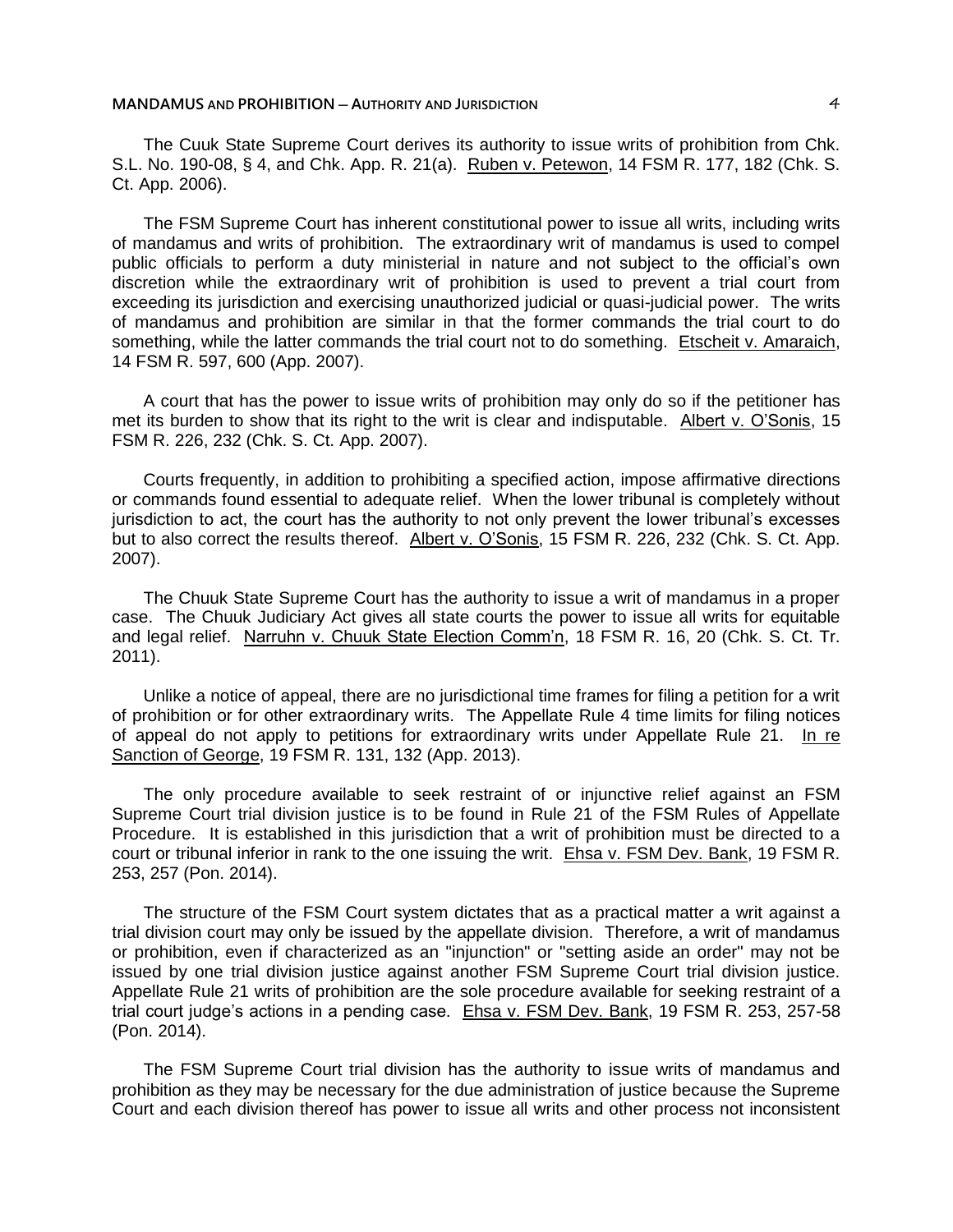# **MANDAMUS AND PROHIBITION ─ AUTHORITY AND JURISDICTION** 5

with law or with the rules of procedure and evidence established by the Chief Justice, as may be necessary for the due administration of justice. GMP Hawaii, Inc. v. Ikosia, 19 FSM R. 285, 288 (App. 2014).

Since a writ of mandamus issues from a higher tribunal to an inferior tribunal, the trial division may issue a writ of mandamus to compel a public official to perform a duty ministerial in nature and not subject to the official's own discretion. GMP Hawaii, Inc. v. Ikosia, 19 FSM R. 285, 288 (App. 2014).

An appellate court considers whether a lower court also has original jurisdiction to issue mandamus with the appellate court. GMP Hawaii, Inc. v. Ikosia, 19 FSM R. 285, 288 (App. 2014).

The FSM Supreme Court trial division is a tribunal superior to an FSM administrative agency. It has original jurisdiction over writs of mandamus directed to administrative agencies, and may in an appropriate case issue a writ of mandamus directed to the Secretary of Finance and Administration. GMP Hawaii, Inc. v. Ikosia, 19 FSM R. 285, 288 (App. 2014).

The FSM Supreme Court appellate and trial divisions have concurrent original jurisdiction to issue writs of mandamus directed to administrative agencies. Though courts of last resort are given original jurisdiction to issue writs of mandamus it does not follow that such courts whose principal function is to exercise appellate or supervisory jurisdiction, will assume original jurisdiction in all cases in which their aid may be sought and which otherwise may be a proper case for the use of the remedy. When concurrent original jurisdiction exists, the petitioner ought to show why it is essential or proper that the writ issue from the appellate court rather than from the lower court, and in the absence of such a showing the appellate court may refuse to issue the writ. GMP Hawaii, Inc. v. Ikosia, 19 FSM R. 285, 288-89 (App. 2014).

Although the FSM Supreme Court appellate division and the trial division have concurrent original jurisdiction over the issuance of a writ of mandamus directed to FSM administrative agencies, absent special circumstances, the writ should be sought first in the trial division and any petition for the writ filed in the appellate division should be dismissed without prejudice to any future filing in the trial division. GMP Hawaii, Inc. v. Ikosia, 19 FSM R. 285, 289 (App. 2014).

Normally a petition for a writ of mandamus filed in the appellate division when the trial division has concurrent original jurisdiction should be dismissed without prejudice to a future petition filed in the trial division, but when it is obvious that the writ clearly should not be granted, the appellate division can deny it. GMP Hawaii, Inc. v. Ikosia, 19 FSM R. 285, 290 (App. 2014).

Since a writ of prohibition can only issue from a superior court against an inferior court, when, although the plaintiffs' complaint requested injunctive relief rather than specifically requesting a writ of prohibition, it is clear that they in actuality were requesting a writ of prohibition, any possibility of relief is plainly foreclosed. Ehsa v. FSM Dev. Bank, 19 FSM R. 367, 371-72 (Pon. 2014).

The Pohnpei Supreme Court trial division does not have appellate jurisdiction over Pohnpei municipal or local courts, and therefore the Pohnpei Supreme Court appellate division lacks jurisdiction over a petition for a writ of mandamus directed to a municipal court. Loyola ex rel. Edmund v. Hairens, 19 FSM R. 401, 402 (App. 2014).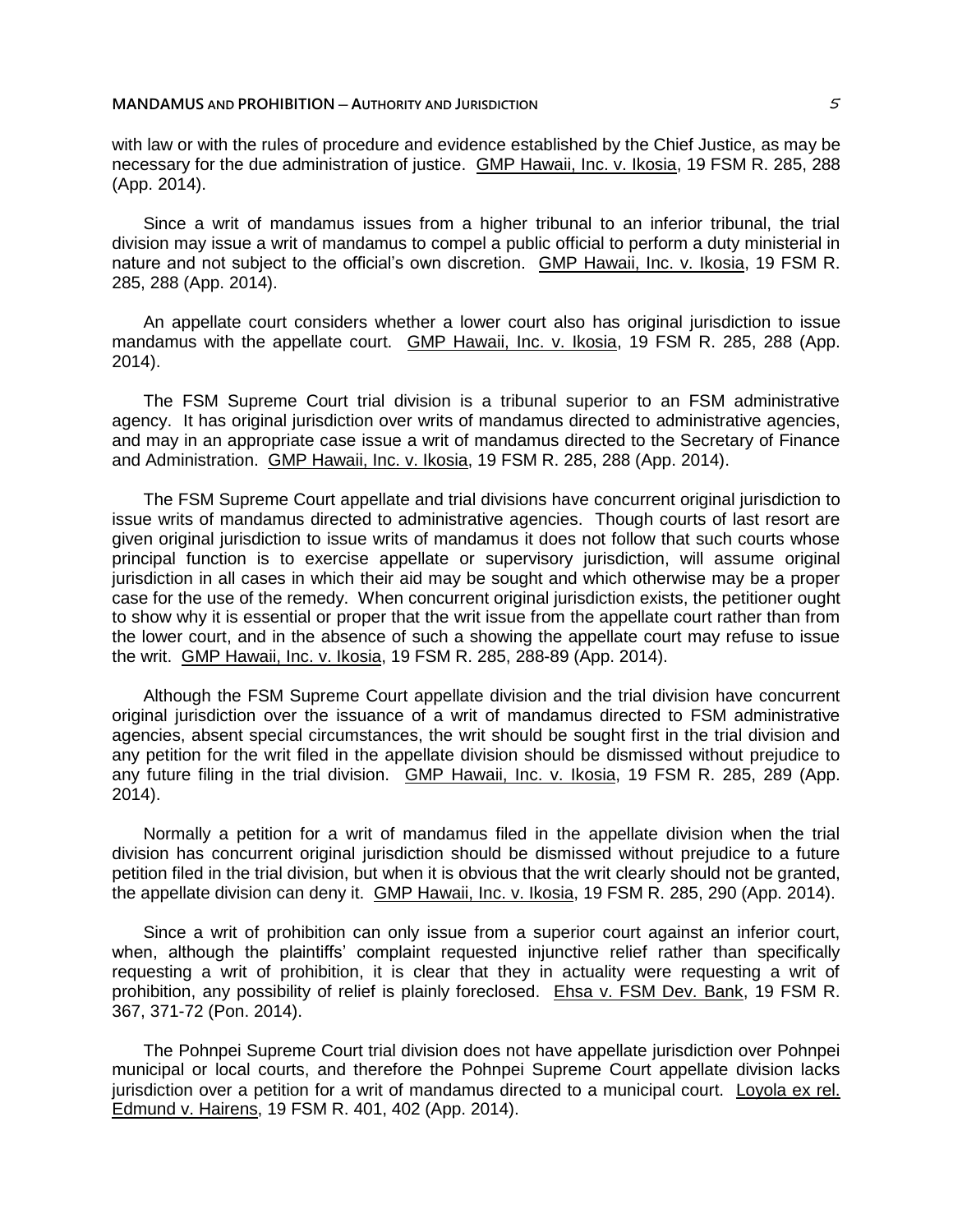A writ of prohibition directed to the Nett District Court trial division must first be sought in the Nett District Court appellate division since that is the tribunal with immediate supervisory power over the Nett District Court trial division. Loyola ex rel. Edmund v. Hairens, 19 FSM R. 401, 403 (App. 2014).

The FSM Supreme Court appellate division may exercise jurisdiction over an appeal from the Nett District Court to the extent that it is an appeal from the Nett District Court appellate division and it may consider a petition for a writ of prohibition if a writ of prohibition has already been sought and denied in the Nett District Court appellate division or to the extent that it is a petition for a writ of prohibition directed to the Nett District Court appellate division. Loyola ex rel. Edmund v. Hairens, 19 FSM R. 401, 403 (App. 2014).

When the Chief Justice of the Nett District Court was acting as a Nett District Court trial division judge, a writ of prohibition directed against him must first be sought from the Nett District Court appellate division. Loyola ex rel. Edmund v. Hairens, 19 FSM R. 401, 403 (App. 2014).

Under 4 F.S.M.C. 117, the FSM Supreme Court has a constitutional power to issue all writs, including writs of prohibition. Halbert v. Manmaw, 20 FSM R. 245, 248 (App. 2015).

A prerogative writ such as procedendo, mandamus, or prohibition can only be directed to a court or tribunal lower in rank to the one issuing the writ. Chuuk v. Chuuk State Supreme Court App. Div., 21 FSM R. 583, 586 (App. 2018).

Since the FSM Supreme Court appellate division is a court that is superior or higher in rank to the Chuuk State Supreme Court appellate division because, as authorized by the FSM Constitution, FSM Const. art. XI, § 7, and the Chuuk Constitution, Chk. Const. art. VII, § 4. The FSM Supreme Court appellate division may thus, but only in the appropriate and rare and exceptional case, issue the high prerogative writ of procedendo or mandamus directed to the Chuuk State Supreme Court appellate division. Chuuk v. Chuuk State Supreme Court App. Div., 21 FSM R. 583, 586 (App. 2018).

The Chuuk State Supreme Court has the authority to issue a writ of mandamus because the Chuuk State Judiciary Act gives all state courts the power to issue writs for equitable and legal relief. Hartman v. Mailo, 21 FSM R. 657, 659 (Chk. S. Ct. Tr. 2018).

#### ─ Nature and Scope

The writ of mandamus is used to compel public officials to perform a duty ministerial in nature and not subject to the official's own discretion. Nix v. Ehmes, 1 FSM R. 114, 118 (Pon. 1982).

The writ of mandamus is an extraordinary remedy, the object is not to cure a mere legal error or to serve as a substitution for appeal, but to require an official to carry out a clear nondiscretionary duty. In re Raitoun, 1 FSM R. 561, 562 (App. 1984).

Only under special circumstances that render the matter rare and exceptional should the Federated States of Micronesia Supreme Court appellate division issue a writ of mandamus to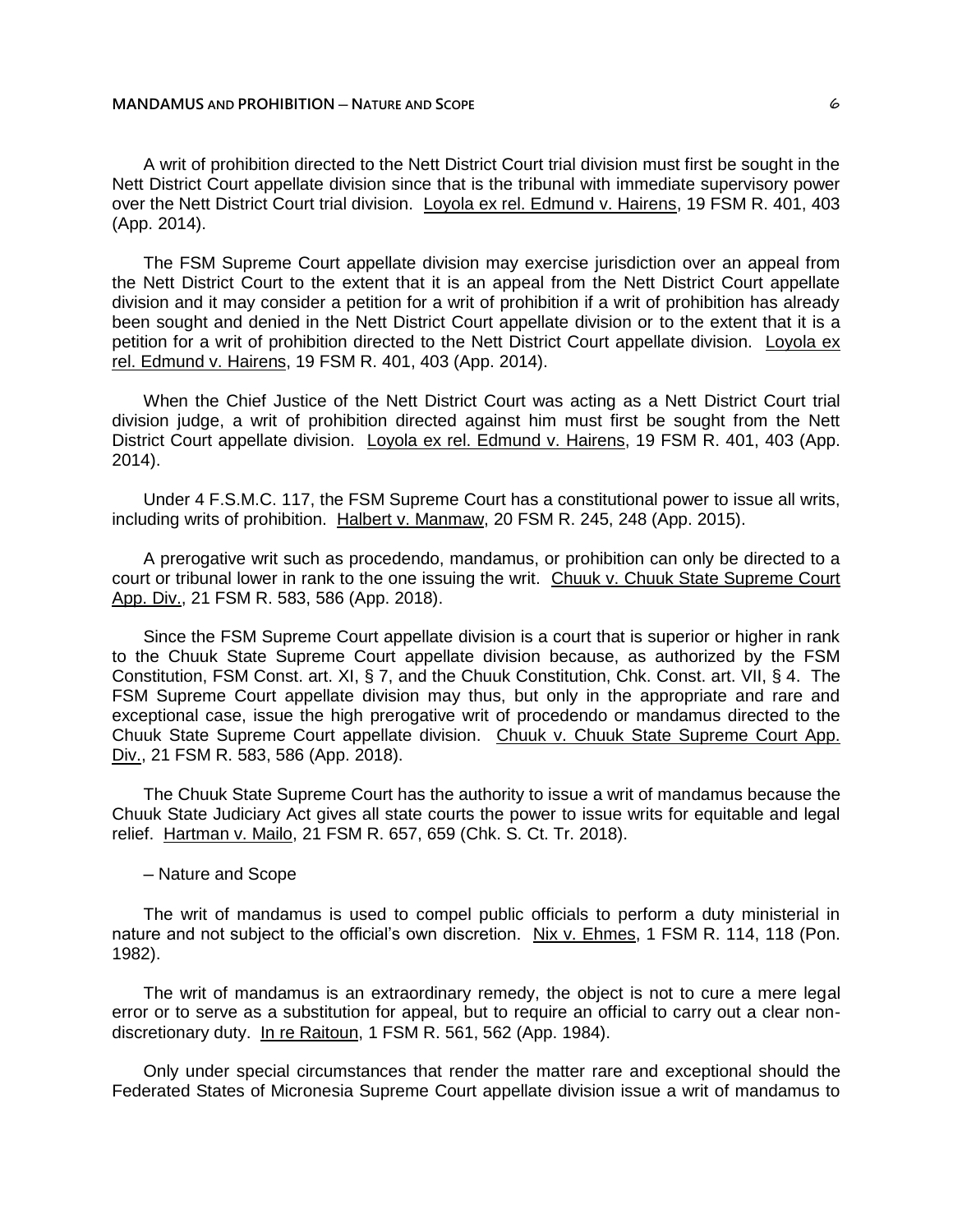alter a trial judge's conduct before the trial court has completed proceedings and reached a final decision. In re Raitoun, 1 FSM R. 561, 562-63 (App. 1984).

The finality requirement and its underlying rationale mandate appellate court restraint and preclude issuance of writs of mandamus and prohibition on an interlocutory basis except in those rare and exceptional circumstances when the precise requirements for issuance of the writ are met and the appellate court in its discretion determines that immediate relief is called for. In re Main, 4 FSM R. 255, 258 (App. 1990).

The writ of mandamus is an extraordinary remedy issued to require a public official to carry out a clear non-discretionary duty. Office of the Public Defender v. FSM Supreme Court, 4 FSM R. 307, 309 (App. 1990).

The writ of mandamus is an extraordinary remedy, the object of which is not to cure a mere legal error or to serve as a substitute for appeal, but to require an official to carry out a clear non-discretionary duty. Senda v. Trial Division, 6 FSM R. 336, 338 (App. 1994).

A writ of mandamus may only force a ministerial act or prevent a clear abuse of power and cannot be used to test or overrule a judge's exercise of discretion. Senda v. Trial Division, 6 FSM R. 336, 338 (App. 1994).

Mere legal error by a judge, even gross legal error in a particular case, as distinguished from a calculated and repeated disregard of governing rules, does not suffice to support issuance of the writ of mandamus. Senda v. Trial Division, 6 FSM R. 336, 338 (App. 1994).

The single issue presented by a writ of prohibition is whether or not an inferior court or tribunal is without jurisdiction or is about to act in excess of its jurisdiction. Election Comm'r v. Petewon, 6 FSM R. 491, 496 (Chk. S. Ct. App. 1994).

The general requirements for the issuance of a writ of prohibition are that a court or officer is about to exercise judicial or quasi-judicial power, that the exercise of such power is unauthorized and will result in damage or injury for which there is no plain, speedy or adequate legal remedy. Generally, the writ will not be issued unless the petitioner has objected in the inferior court to that court's exercise of jurisdiction in order to allow the lower court the opportunity to rule properly on the question of its own jurisdiction. Election Comm'r v. Petewon, 6 FSM R. 491, 497 (Chk. S. Ct. App. 1994).

The extraordinary writ of prohibition is proper to prevent an inferior tribunal acting without or in excess of jurisdiction which may result in wrong, damage, and injustice and there is no plain, speedy and adequate remedy otherwise available. Election Comm'r v. Petewon, 6 FSM R. 491, 497 (Chk. S. Ct. App. 1994).

The principal and fundamental purpose of the writ of prohibition is to prevent an encroachment, excess, usurpation or assumption of jurisdiction on the part of an inferior court or tribunal. The issuance of the writ is discretionary and used with great caution for the furtherance of justice and to secure order and regularity in judicial proceedings. Election Comm'r v. Petewon, 6 FSM R. 491, 497 (Chk. S. Ct. App. 1994).

It is proper to issue a writ of prohibition to restrain a co-equal court or justice from proceeding in a matter that was already pending before another court or justice. Election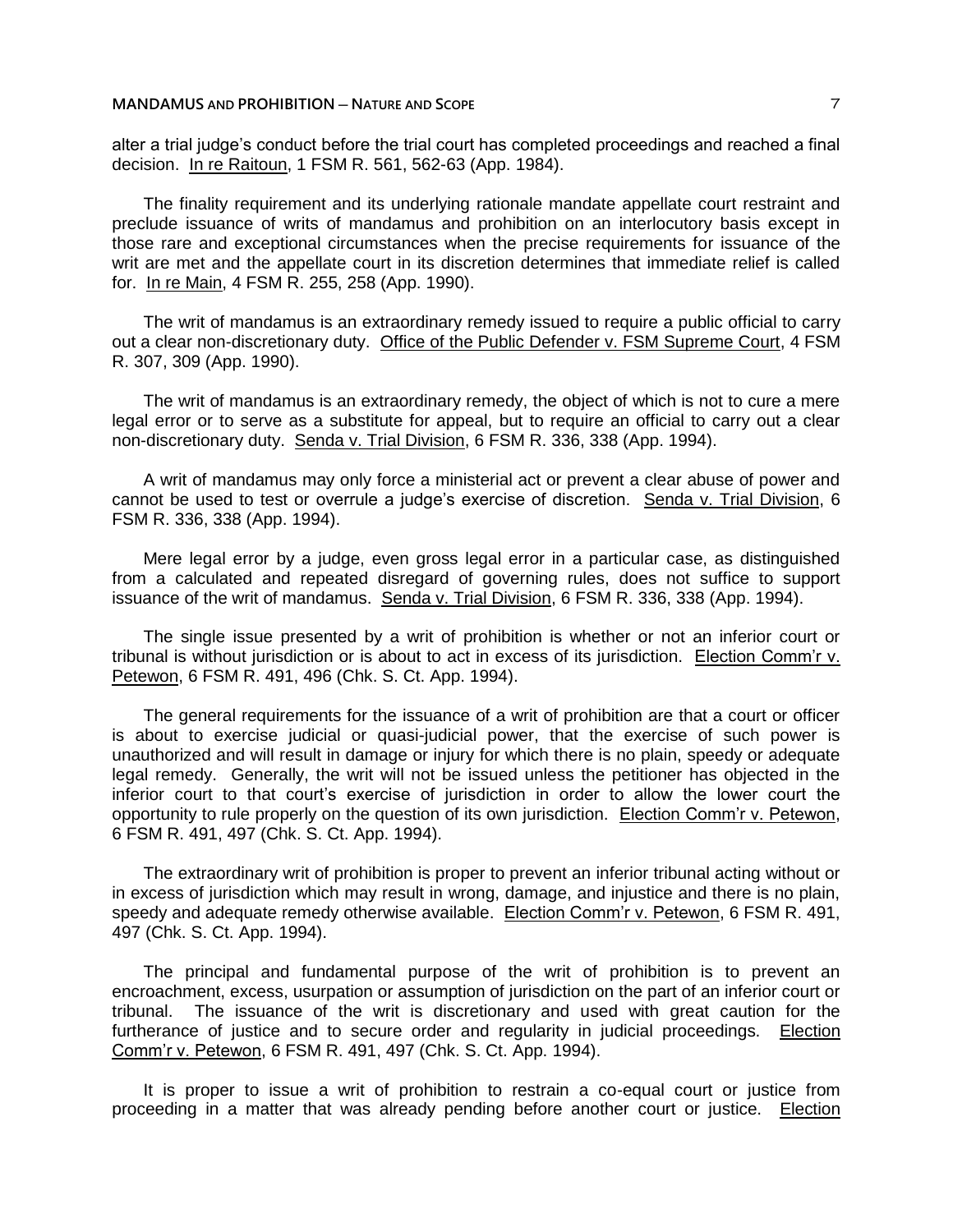Comm'r v. Petewon, 6 FSM R. 491, 498 (Chk. S. Ct. App. 1994).

The purpose of a writ of mandamus is to compel a judicial or other public officer who has failed or refused to perform a non-discretionary act which results from his official station or from operation of law. In re Failure of Justice to Resign, 7 FSM R. 105, 108-09 (Chk. S. Ct. App. 1995).

The determination of whether the power to grant a writ of mandamus should be exercised entails a court's full recognition of the extraordinary nature of the relief requested. Though the power is curative, it is strong medicine and its use must therefore be restricted to the most serious and critical ills. Federated Shipping Co. v. Trial Division, 9 FSM R. 270, 272-73 (App. 1999).

Appellate review, in all but narrowly defined, exceptional circumstances, should be postponed until final judgment has been rendered by the trial court. Hence the party requesting a writ of prohibition or mandamus has the burden of showing a clear and indisputable right thereto, and must show exceptional circumstances necessitating review before final judgment below. Federated Shipping Co. v. Trial Division, 9 FSM R. 270, 273 (App. 1999).

A writ of mandamus is used to confine an inferior court to a lawful exercise of its prescribed jurisdiction or to compel it to exercise its authority when it is its duty to do so. This is similar to a writ of prohibition, which, instead of commanding an inferior tribunal to do something, commands it not to do something. Damarlane v. Pohnpei Supreme Court Appellate Division, 10 FSM R. 116, 119-20 (Pon. 2001).

A writ of mandamus is an extraordinary remedy the purpose of which is to cause a public official to carry out his or her clear, nondiscretionary duty. FSM Dev. Bank v. Director of Commerce & Indus., 10 FSM R. 317, 319 (Kos. 2001).

Given the nature of the remedy of mandamus, and the caution exercised in affording it, it is important that the right sought to be enforced be clear and certain. There must be an immediate right to have the act in question performed, and such right must be specific, well defined, and complete, so as not to admit of any reasonable controversy. FSM Dev. Bank v. Director of Commerce & Indus., 10 FSM R. 317, 319 (Kos. 2001).

Five elements must be present before the court can exercise its discretion to issue a writ of mandamus: 1) the respondent must be a judicial or other public officer; 2) the act to be compelled must be non-discretionary or ministerial; 3) the respondent must have a clear legal duty to perform the act; 4) the respondent must have failed or refused to perform the act; and 5) there must be no other adequate legal remedy available. Each of these five requirements must be satisfied. Talley v. Timothy, 10 FSM R. 528, 530 (Kos. S. Ct. Tr. 2002).

Five elements must be present before the court can exercise its discretion to issue a writ of mandamus: 1) the respondent must be a judicial or other public officer; 2) the act to be compelled must be non-discretionary or ministerial; 3) the respondent must have a clear legal duty to perform the act; 4) the respondent must have failed or refused to perform the act; and 5) there must be no other adequate legal remedy available. Benjamin v. Attorney General Office Kosrae, 10 FSM R. 566, 568 (Kos. S. Ct. Tr. 2002).

The writ of mandamus is an extraordinary remedy, the object is not to cure a mere legal error or to serve as a substitute for appeal, but to require an official to carry out a clear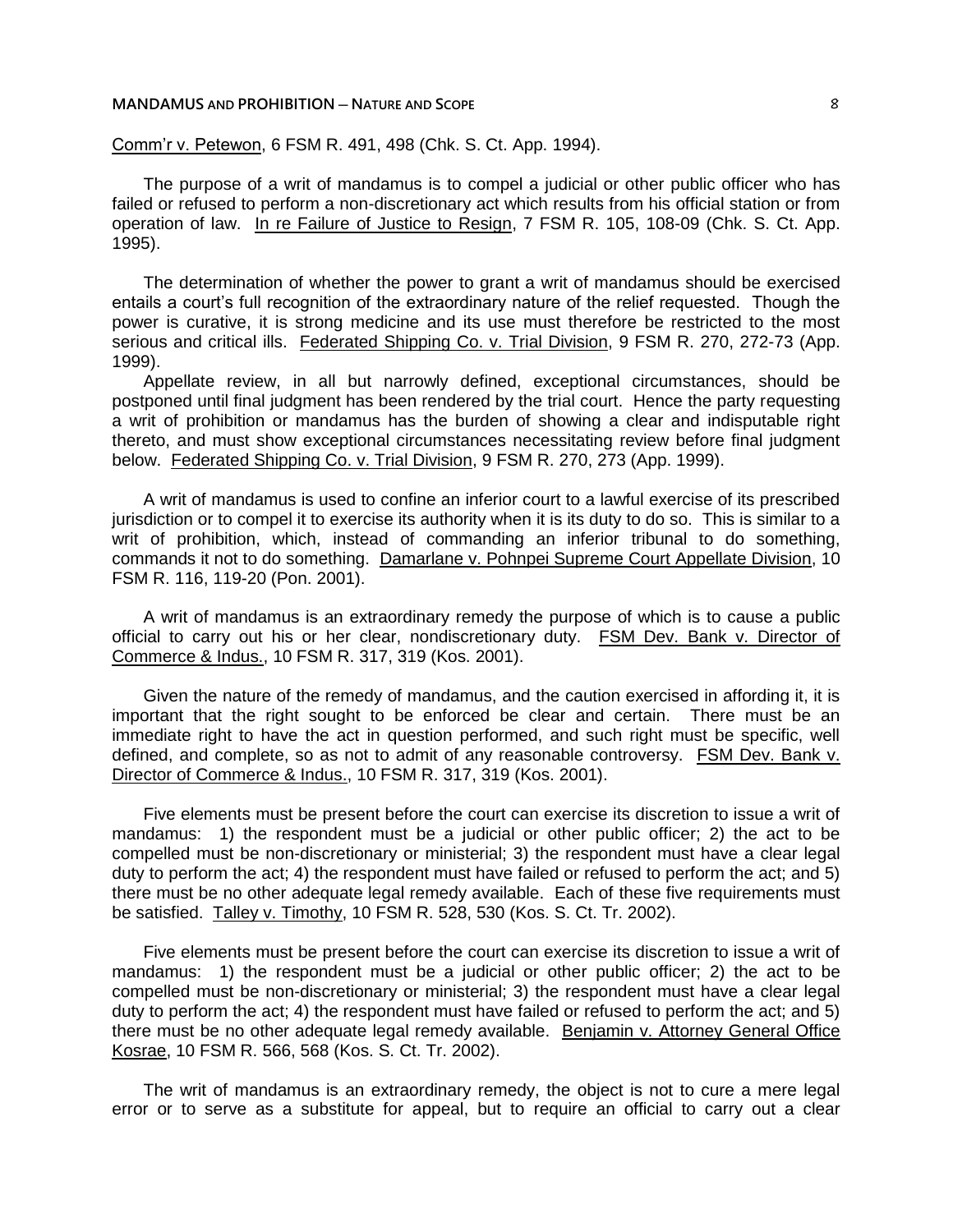nondiscretionary duty. The writ's purpose is to compel a judicial or other public officer who has failed or refused to perform a non-discretionary act which results from his official station or from the operation of law. Talley v. Timothy, 10 FSM R. 528, 530 (Kos. S. Ct. Tr. 2002).

A non-discretionary or ministerial act may be established by the Constitution, by state law or by regulation. Benjamin v. Attorney General Office Kosrae, 10 FSM R. 566, 568 (Kos. S. Ct. Tr. 2002).

The writ of mandamus is an extraordinary remedy, the object of which is not to cure a legal error or to serve as a substitute for appeal, but to require an official to carry out a clear nondiscretionary duty. A writ of mandamus may only force a ministerial act or prevent a clear abuse of power and cannot be used to test or overrule a judge's exercise of discretion. FSM Dev. Bank v. Yinug, 11 FSM R. 405, 409 n.3 (App. 2003).

A writ of mandamus is an extraordinary remedy, the object of which is not to cure a legal error or to serve as a substitute for appeal, but to require an official to carry out a clear nondiscretionary duty. The writ may only force a ministerial act or prevent a clear abuse of power; it cannot be used to test or overrule a judge's exercise of discretion. It issues only where there is no other adequate remedy available. FSM Dev. Bank v. Yinug, 11 FSM R. 437, 441 (App. 2003).

Issuance now of a writ of mandamus cannot serve as a substitute for the pending appeal. FSM Dev. Bank v. Yinug, 11 FSM R. 437, 441 (App. 2003).

A mandamus action is an extraordinary remedy that is to be reserved for rare and exceptional circumstances. The requirements for mandamus relief are that 1) the respondent must be a public official; 2) the action sought to be compelled must be nondiscretionary or ministerial; 3) the respondent must be under a clear duty to perform the act; 4) the respondent must have failed or refused to do the act; and 5) no other remedy must exist. Shrew v. Sigrah, 13 FSM R. 30, 33 (Kos. 2004).

In order to state a claim for mandamus relief, a petitioner must allege that the respondent official owes him or her a duty so plainly described as to be free from doubt. Shrew v. Sigrah, 13 FSM R. 30, 33 (Kos. 2004).

Presumption and belief, irrespective of who makes the assumption or holds the belief, are insufficient to support allegations entitling a petitioner to mandamus relief. Shrew v. Sigrah, 13 FSM R. 30, 34 (Kos. 2004).

The general requirements for the issuance of a writ of prohibition are that: a court or officer is about to exercise judicial or quasi-judicial power, and the exercise of power is unauthorized and will result in damage or injury for which there is no plain, speedy or adequate legal remedy. Ordinarily, the writ will not issue unless the petitioner has objected in the lower court to that court's exercise of jurisdiction. Ruben v. Petewon, 14 FSM R. 177, 182 (Chk. S. Ct. App. 2006).

The court is mindful of its duty to issue the extraordinary writ of prohibition with great caution and is also mindful that it is especially important to exercise the writ in those cases where it is necessary to confine a lower court to its proper function. Ruben v. Petewon, 14 FSM R. 177, 187 (Chk. S. Ct. App. 2006).

The FSM Supreme Court has inherent constitutional power to issue all writs, including writs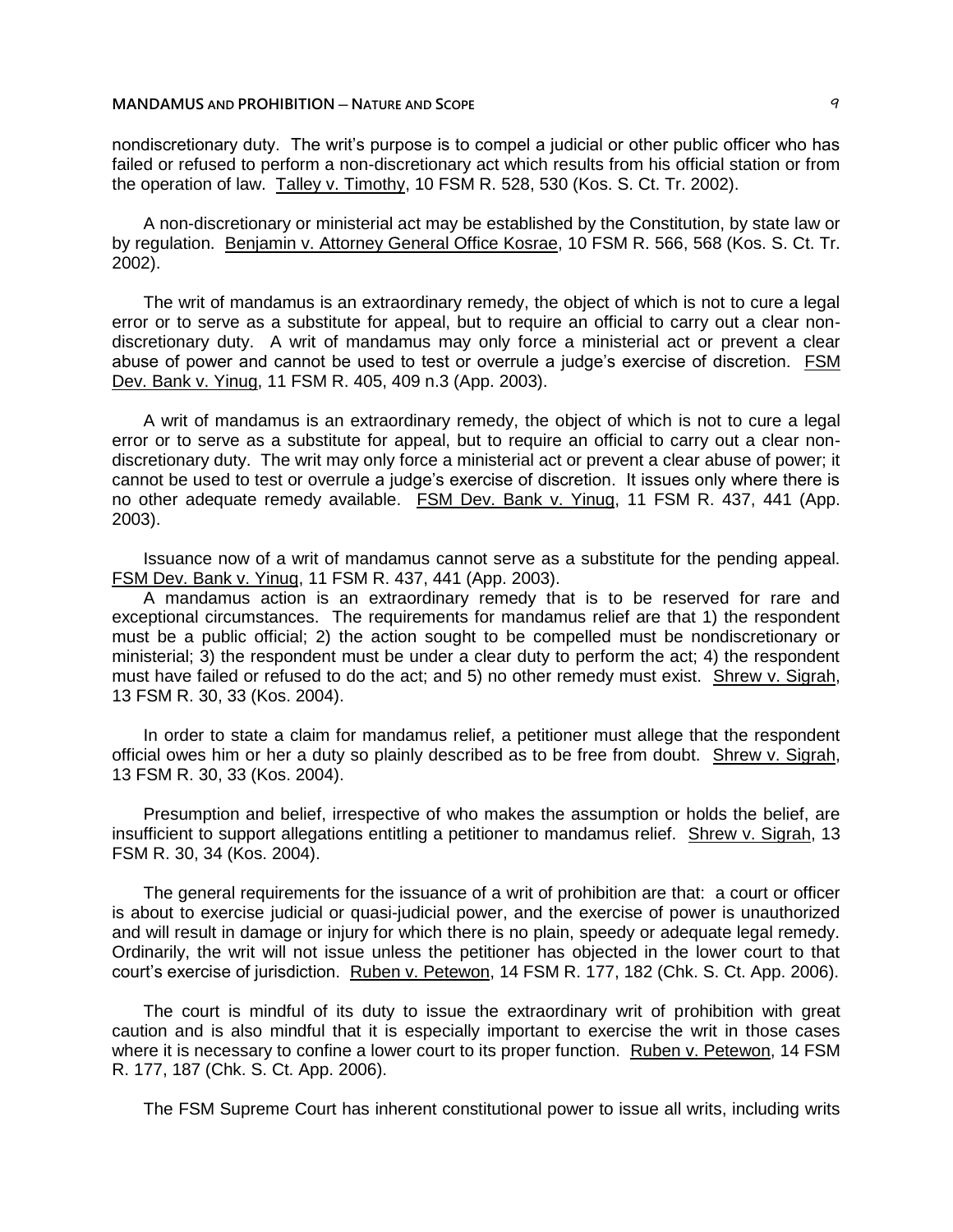of mandamus and writs of prohibition. The extraordinary writ of mandamus is used to compel public officials to perform a duty ministerial in nature and not subject to the official's own discretion while the extraordinary writ of prohibition is used to prevent a trial court from exceeding its jurisdiction and exercising unauthorized judicial or quasi-judicial power. The writs of mandamus and prohibition are similar in that the former commands the trial court to do something, while the latter commands the trial court not to do something. Etscheit v. Amaraich, 14 FSM R. 597, 600 (App. 2007).

A writ of mandamus or prohibition is an extraordinary remedy, the object of which is not to cure a mere legal error or to serve as a substitute for appeal, but to require an official to carry out a clear, nondiscretionary duty. Such a writ may only force a ministerial act or prevent a clear abuse of power and cannot be used to test or overrule a judge's exercise of discretion. Mere legal error by a judge, even gross legal error in a particular case, as distinguished from a calculated and repeated disregard of governing rules, does not suffice to support the issuance of a writ of mandamus or prohibition. The issuance of writs is discretionary and must be used with great caution. Etscheit v. Amaraich, 14 FSM R. 597, 600 (App. 2007).

Only under special circumstances that render the matter rare and exceptional should the FSM Supreme Court appellate division issue a writ of mandamus or prohibition to alter a trial judge's conduct before the trial court has completed the proceedings and reached a final decision. The finality requirement and its underlying rationale mandate appellate court restraint, and preclude issuance of writs of mandamus and prohibition on an interlocutory basis, except in those rare and exceptional circumstances when the precise requirements for issuance of the writ are met and the appellate court, in its discretion, determines that immediate relief is necessitated. Etscheit v. Amaraich, 14 FSM R. 597, 600 (App. 2007).

The FSM Supreme Court's exercise of its power to issue writs of mandamus and prohibition must be tempered by sober judgment, since such writs are extraordinary remedies. The determination whether to grant a writ of mandamus or prohibition involves the court's full recognition of the extraordinary nature of the relief requested. Though the power is curative, it is strong medicine and its use must be restricted to the most serious and critical ills. Etscheit v. Amaraich, 14 FSM R. 597, 600 (App. 2007).

The five elements that must be present in order for the FSM Supreme Court to exercise its discretion to issue a writ of mandamus or prohibition are: 1) the respondent must be a judicial or other public officer; 2) the act to be compelled must be non-discretionary or ministerial; 3) the respondent must have a clear legal duty to perform the act; 4) the respondent must have failed or refused to perform the act; and 5) there must be no other adequate legal remedy available. Each of these five elements must be satisfied. Etscheit v. Amaraich, 14 FSM R. 597, 600 (App. 2007).

The party seeking a writ of mandamus has the burden of showing that its right to issuance of the writ is clear and indisputable. Since a prerequisite to the issuance of a writ of mandamus or prohibition is the existence of a clear duty that is being violated by the trial court, no writ will issue when the petitioner has not established that the trial court had any duty, much less a clear duty. Etscheit v. Amaraich, 14 FSM R. 597, 600 (App. 2007).

The general requirements for the issuance of an extraordinary writ of prohibition are that a court or an officer is about to exercise judicial or quasi-judicial power, that the exercise of such power is unauthorized or the inferior tribunal is about to act without or in excess of jurisdiction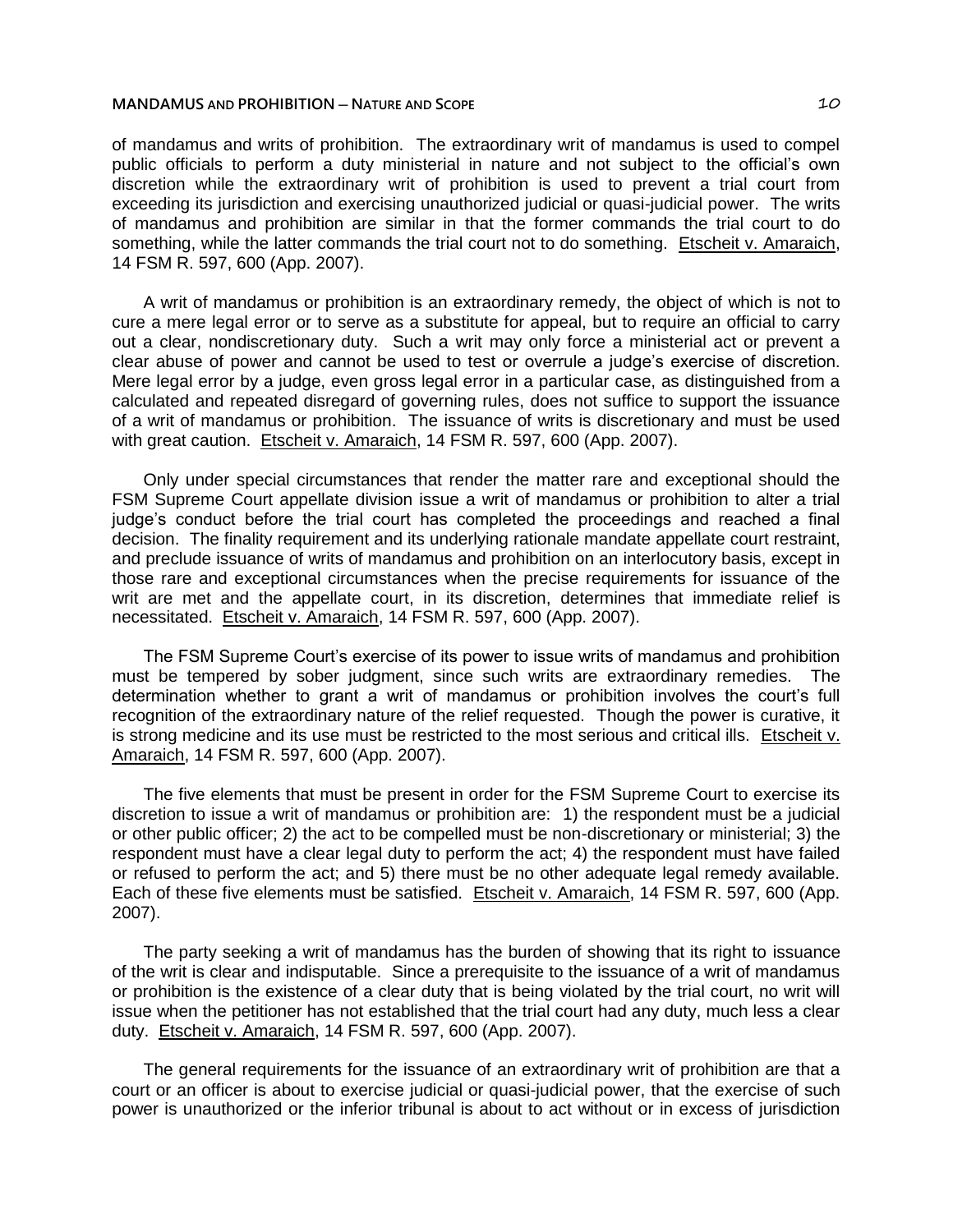which may or will result in damage or injury for which there is no plain, speedy or adequate legal remedy. Nikichiw v. Petewon, 15 FSM R. 33, 37 (Chk. S. Ct. App. 2007).

The single issue presented by a petition for a writ of prohibition is whether or not an inferior court or tribunal is without jurisdiction or is about to act in excess of its jurisdiction. The general requirements for the issuance of an extraordinary writ of prohibition are that a court or an officer is about to exercise judicial or quasi-judicial power and that the exercise of such power is unauthorized or the inferior tribunal is about to act without or in excess of jurisdiction which may or will result in damage or injury for which there is no plain, speedy or adequate legal remedy. Albert v. O'Sonis, 15 FSM R. 226, 231 (Chk. S. Ct. App. 2007).

A writ of prohibition is an extraordinary remedy, the object of which is not to cure a mere legal error or to serve as a substitute for appeal. Such a writ may only prevent a clear abuse of power and cannot be used to test or overrule a judge's exercise of discretion. Mere legal error by a judge, even gross legal error in a particular case, as distinguished from a calculated and repeated disregard of governing rules, does not suffice to support the issuance of a writ of prohibition. The issuance of writs is discretionary and must be used with great caution. Albert v. O'Sonis, 15 FSM R. 226, 231 (Chk. S. Ct. App. 2007).

A writ of mandamus is used to confine an inferior tribunal to a lawful exercise of its prescribed jurisdiction or to compel it to exercise its authority when it is its duty to do so, which is similar to a writ of prohibition that, instead of commanding an inferior tribunal to do something, commands it not to do something. Narruhn v. Chuuk State Election Comm'n, 18 FSM R. 16, 20-21 (Chk. S. Ct. Tr. 2011).

The historic use of writs of prohibition and mandamus directed by an appellate court to an inferior tribunal has been to exert the revisory appellate power over the inferior tribunal. For the purpose of a writ of mandamus an inferior tribunal is one that is either placed under the supervisory or appellate control of the other court or is one whose jurisdiction is limited and confined. The Chuuk State Election Commission is an agency or tribunal inferior to the Chuuk State Supreme Court. Narruhn v. Chuuk State Election Comm'n, 18 FSM R. 16, 21 (Chk. S. Ct. Tr. 2011).

The five elements that must be present before the court can exercise its discretion to issue a writ of mandamus are: 1) the respondent must be a judicial or other public officer or body, 2) the act to be compelled must be non-discretionary or ministerial, 3) the respondent must have a clear legal duty to perform the act, 4) the respondent must have failed or refused to perform the act, and 5) there must be no other adequate legal remedy available. Narruhn v. Chuuk State Election Comm'n, 18 FSM R. 16, 21 (Chk. S. Ct. Tr. 2011).

A writ of prohibition is an extraordinary remedy, the object of which is not to cure a mere legal error or to serve as a substitute for appeal. Such a writ may only prevent a clear abuse of power and cannot be used to test or overrule a judge's exercise of discretion. Mere legal error by a judge, even gross legal error in a particular case, as distinguished from a calculated and repeated disregard of governing rules, does not suffice to support the issuance of a writ of prohibition. Ehsa v. Johnny, 19 FSM R. 175, 177 (App. 2013).

For the FSM Supreme Court to exercise its discretion to issue a writ of mandamus or prohibition: 1) the respondent must be a judicial or other public officer; 2) the act to be compelled must be non-discretionary or ministerial; 3) the respondent must have a clear legal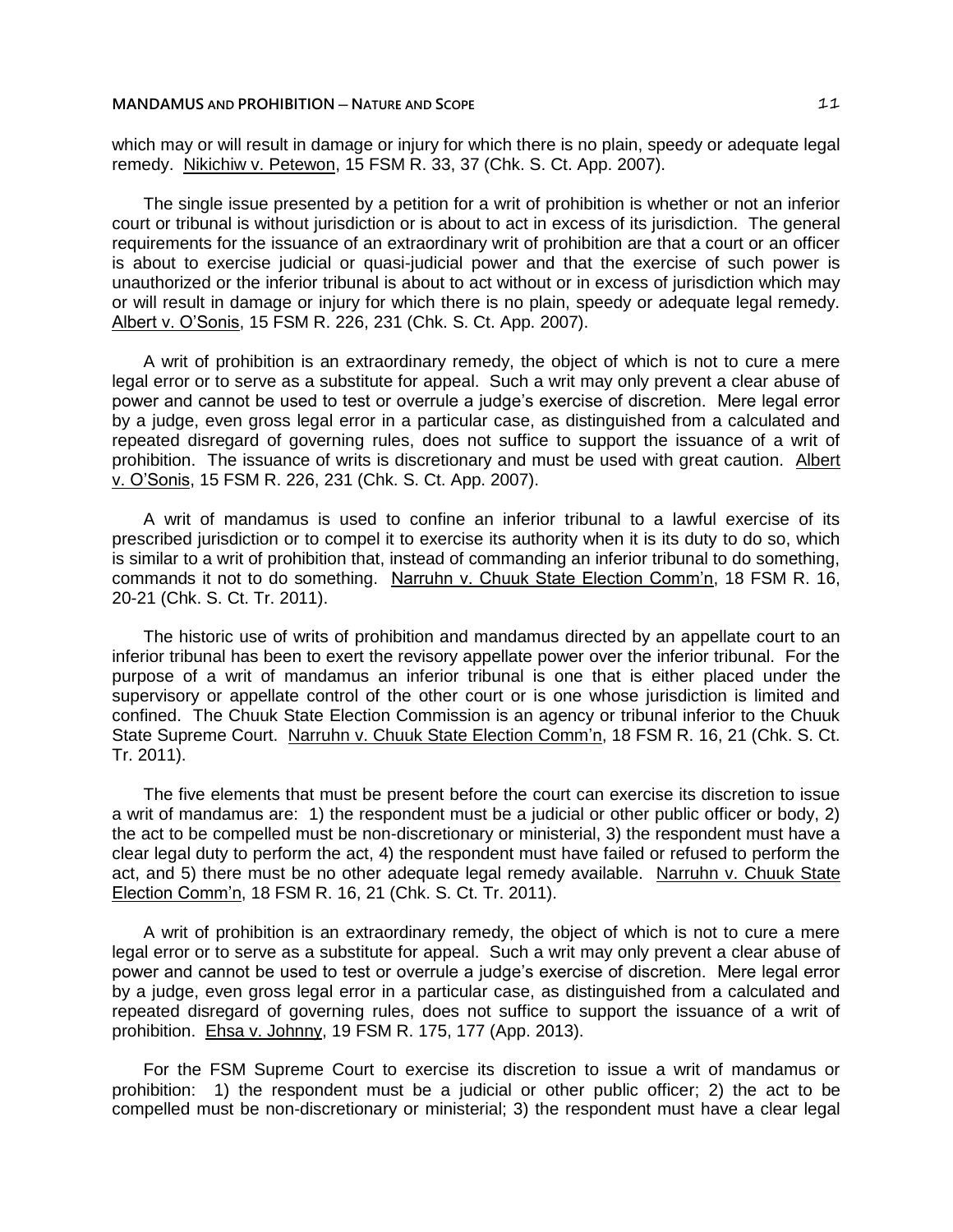duty to perform the act; 4) the respondent must have failed or refused to perform the act; and 5) there must be no other adequate legal remedy available, and each of these five elements must be satisfied. A writ of mandamus or prohibition is an extraordinary remedy, the object of which is not to cure a mere legal error or to serve as a substitute for appeal, but to require an official to carry out a clear, non-discretionary duty or prevent a clear abuse of power. Tilfas v. Aliksa, 19 FSM R. 181, 184 (App. 2013).

The issuance of writs of mandamus or prohibition must be done with great caution and cannot be used to test or overrule a judge's exercise of discretion, and a mere legal error by a judge, even gross legal error in a particular case, as distinguished from a calculated and repeated disregard of governing rules, will not suffice to support the issuance of a writ of prohibition. Tilfas v. Aliksa, 19 FSM R. 181, 184 (App. 2013).

The single issue presented by a writ of prohibition is whether an inferior court or tribunal is without jurisdiction or is about to act in excess of its jurisdiction. The extraordinary writ of prohibition is proper to prevent an inferior tribunal acting without or in excess of jurisdiction which may result in a wrong, damage, and injustice when there is no plain, speedy, and adequate legal remedy otherwise available. Tilfas v. Aliksa, 19 FSM R. 181, 184 (App. 2013).

A writ of prohibition cannot be used as a substitute for a pending appeal of attorney sanctions that is currently being briefed, especially when the sanctions have been stayed while that appeal proceeds. That is an adequate legal remedy for the attorney sanctions. Tilfas v. Aliksa, 19 FSM R. 181, 184 (App. 2013).

Five elements must be present in order for the FSM Supreme Court to exercise its discretion to issue a writ of mandamus or prohibition: 1) the respondent must be a judicial or other public officer; 2) the act to be compelled must be non-discretionary or ministerial; 3) the respondent must have a clear legal duty to perform the act; 4) the respondent must have failed or refused to perform the act; and 5) there must be no other adequate legal remedy available. Heirs of Tulenkun v. Aliksa, 19 FSM R. 191, 194 (App. 2013).

A writ of prohibition is an extraordinary remedy, the object of which is not to cure a mere legal error or to serve as a substitute for appeal, but to require an official to carry out a clear, non-discretionary duty. Heirs of Tulenkun v. Aliksa, 19 FSM R. 191, 194 (App. 2013).

A writ cannot be used to test or overrule a judge's exercise of discretion, and mere legal error by a judge, even gross legal error in a particular case, as distinguished from a calculated and repeated disregard of governing rules, does not suffice to support the issuance of a writ of prohibition. Heirs of Tulenkun v. Aliksa, 19 FSM R. 191, 194 (App. 2013).

The single issue presented by a petition for a writ of prohibition is whether an inferior court or tribunal is without jurisdiction or is about to act in excess of its jurisdiction. The extraordinary writ of prohibition is proper to prevent an inferior tribunal acting without or in excess of jurisdiction which may result in a wrong, damage, and injustice when there is no plain, speedy, and adequate remedy otherwise available. Heirs of Tulenkun v. Aliksa, 19 FSM R. 191, 194 (App. 2013).

The only procedure available to seek restraint of or injunctive relief against an FSM Supreme Court trial division justice is to be found in Rule 21 of the FSM Rules of Appellate Procedure. It is established in this jurisdiction that a writ of prohibition must be directed to a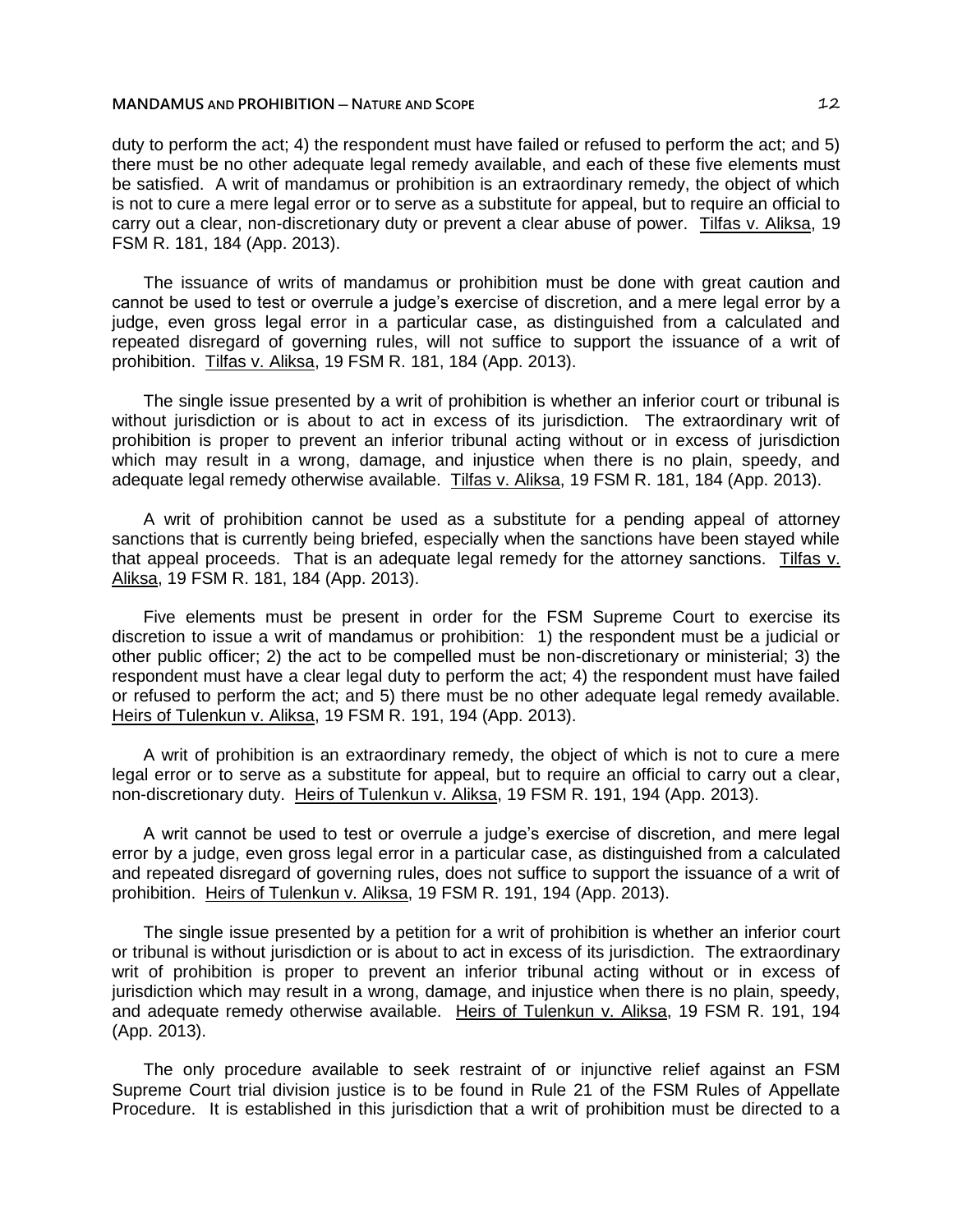court or tribunal inferior in rank to the one issuing the writ. Ehsa v. FSM Dev. Bank, 19 FSM R. 253, 257 (Pon. 2014).

When a case has languished in the Pohnpei Supreme Court trial division since 1991, any party, instead of filing suit in the FSM Supreme Court, could have sought from the Pohnpei Supreme Court appellate division a writ of mandamus or a writ of procedendo as a remedy for the lower Pohnpei state court's refusal or neglect of justice. Such a writ would order the trial court to make a decision in the case without telling the lower court what its decision should be. Carius v. Johnson, 20 FSM R. 143, 145-46 (Pon. 2015).

A writ of prohibition is an extraordinary remedy and may only prevent a clear abuse of discretion; it may not be used to overrule a trial judge's sound exercise of discretion. Halbert v. Manmaw, 20 FSM R. 245, 248-49 (App. 2015).

The determination of whether to grant a writ of mandamus or prohibition involves the court's full recognition of the extraordinary nature of the relief requested, and no writ will issue if the petitioner has not first established that the trial judge had a duty and violated it. Though the power is curative, it is strong medicine and its use must be restricted to the most serious and critical ills. Halbert v. Manmaw, 20 FSM R. 245, 249 (App. 2015).

A writ of procedendo is a high prerogative writ of extraordinary nature that is an order from a superior or higher court to a lower court to proceed to judgment without trying to tell the lower court what its judgment should be. It was the earliest remedy for refusal or neglect of justice by the courts, and, in many jurisdictions, the writ has become obsolete, and a writ of mandamus may be issued instead. Chuuk v. Chuuk State Supreme Court App. Div., 21 FSM R. 583, 586 (App. 2018).

A writ of mandamus is an extraordinary remedy issued to require a public official to carry out a clear, non-discretionary duty. The object of a writ of mandamus is not to cure a mere legal error or to serve as a substitute for appeal, but to require an official to carry out a clear nondiscretionary duty. Hartman v. Mailo, 21 FSM R. 657, 659-60 (Chk. S. Ct. Tr. 2018).

A writ of mandamus may only force a ministerial act or prevent a clear abuse of power and cannot be used to test or overrule a judge's exercise of discretion. As the land commission occupies a semi-judicial role, a writ of mandamus may be directed to a Land Commissioner's decisions as well. Hartman v. Mailo, 21 FSM R. 657, 660 (Chk. S. Ct. Tr. 2018).

# ─ Procedure

The proper method to obtain a writ of prohibition to disqualify a member of an appellate panel is to move for disqualification before that member, and, if the recusal motion is denied, to file a petition for a writ of prohibition as a separate matter to be considered by an appellate panel constituted pursuant to Appellate Rule 21(a). Berman v. FSM Supreme Court (I), 7 FSM R. 8, 10 (App. 1995).

The Office of the Attorney General is not a public officer  $-$  it is a public office. In order to meet the mandamus requirement of a public officer, the Attorney General should have been named as a respondent. Benjamin v. Attorney General Office Kosrae, 10 FSM R. 566, 568 (Kos. S. Ct. Tr. 2002).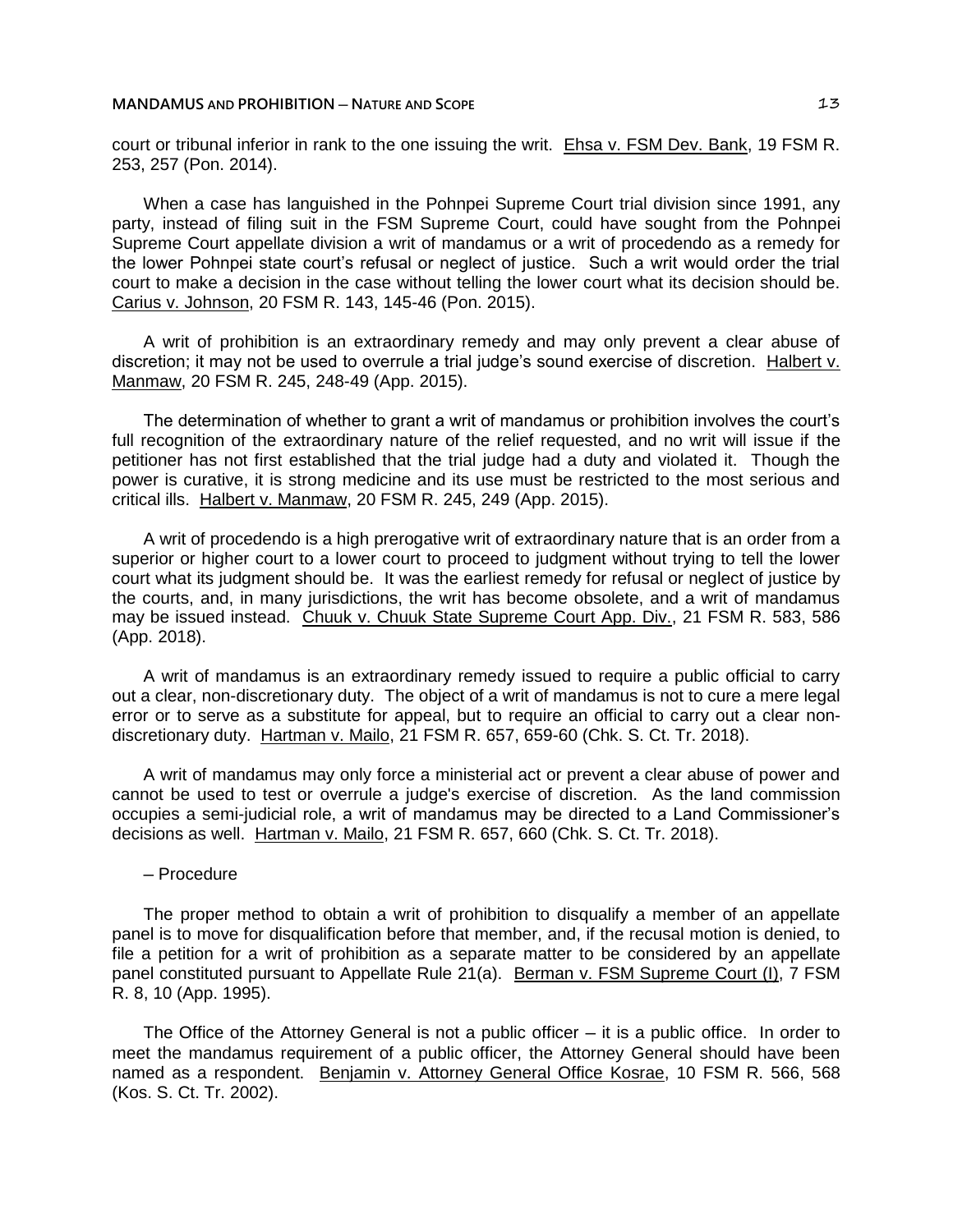### **MANDAMUS AND PROHIBITION ─ PROCEDURE** 14

When an amended petition for writ of mandamus is filed, the petitioner will be limited to briefing the issues raised in its original petition for writ of mandamus, not the issues raised in its amended petition, and the amended petition will be designated as a case with a different docket number. FSM Dev. Bank v. Yinug, 11 FSM R. 405, 409 (App. 2003).

An amended petition for a writ of mandamus is considered a separate petition for writ of mandamus involving the same parties. FSM Dev. Bank v. Yinug, 11 FSM R. 437, 440 (App. 2003).

When an application has been made for a writ of mandamus or prohibition directed to an FSM Supreme Court judge the remaining article XI, section 3 FSM Supreme Court justice(s), acting as the appellate division, are eligible to consider the petition. If the remaining fulltime justice(s) are of the opinion that the writ clearly should not be granted, they shall deny the petition. Otherwise, they shall order that an answer be filed. McIlrath v. Amaraich, 11 FSM R. 502, 504 (App. 2003).

The rules do not stay trial division proceedings when a writ of mandamus is sought. FSM v. Wainit, 12 FSM R. 201, 203 (Chk. 2003).

It has been a principle of long standing that a stay will not be granted in a criminal matter while the defendant is seeking a writ of mandamus unless there is a substantial likelihood he will prevail. The court cannot see any reason why the standard should be lower when the defendant has also filed an interlocutory notice of appeal as well as a petition for a writ of mandamus. FSM v. Wainit, 12 FSM R. 201, 204 (Chk. 2003).

Rule 38 damages may be awarded when a mandamus petition is frivolous. FSM Dev. Bank v. Yinug, 12 FSM R. 437, 440 (App. 2004).

When the court refused to allow the original petition for a writ of mandamus to be amended and provided that the amended petition would be considered a separate petition involving the same parties, the petitioners' pursuit of the petition after the order denying amendment did not make the original petition frivolous. FSM Dev. Bank v. Yinug, 12 FSM R. 437, 440 (App. 2004).

The FSM Supreme Court Director of Court Administration is a court officer who may properly be the subject of a writ of prohibition when no other adequate remedy presents itself since a specially assigned justice's handling of cases specially assigned to him is not possible in the absence of certain administrative steps on the Director's part. Accordingly, the Court Director can properly be named a respondent. Urusemal v. Capelle, 12 FSM R. 577, 585 (App. 2004).

While none of the FSM Rules of Civil Procedure appear to govern the disposition of a mandamus petition filed before the trial division, the power of the FSM Supreme Court trial division to entertain a petition for such a writ is beyond dispute. In reaching a disposition of a pending petition, the court will proceed analogously with Appellate Rule 23(b), which governs mandamus petitions before the appellate division, and provides that if the court is of the opinion that the writ clearly should not be granted, the court will deny the petition even before an answer has been filed. Shrew v. Sigrah, 13 FSM R. 30, 34 (Kos. 2004).

A respondent justice, as is his right under Appellate Procedure Rule 21(b), may file a letter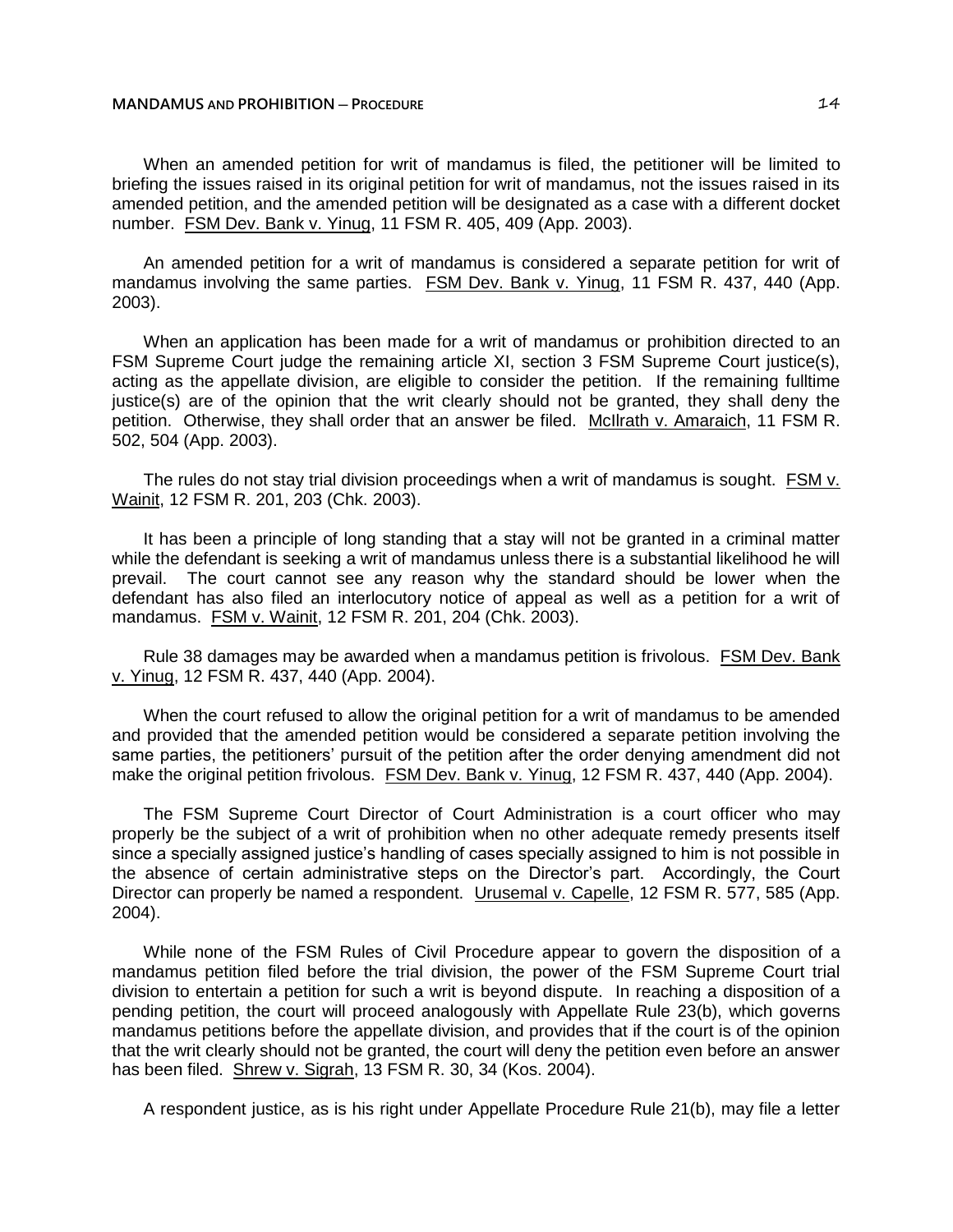#### **MANDAMUS AND PROHIBITION ─ PROCEDURE** 15

that he does not wish to participate further in the prohibition proceeding against him. Nikichiw v. O'Sonis, 13 FSM R. 132, 134-35 (Chk. S. Ct. App. 2005).

A writ of prohibition directed to a Chuuk State Supreme Court trial division justice is not a matter that the justice is barred from hearing when it was not heard by such justice in the Chuuk State Supreme Court trial division, and in an FSM Supreme Court case, the justice was careful not to decide anything on the merits. Not having expressed an opinion on the merits or done more than issue a preliminary injunction, a justice is not precluded from sitting on a panel considering a petition for writ of prohibition. Ruben v. Petewon, 14 FSM R. 141, 145 (Chk. S. Ct. App. 2006).

A motion to stay proceedings pending consideration of a petition for a writ of mandamus concerning a lawyer's representation is denied when there: 1) is no substantial possibility that an appellate panel would grant the writ, 2) is no showing of irreparable harm if the stay is denied, and 3) are no equities presented that favor a stay. McVey v. Etscheit, 14 FSM R. 268, 271 (Pon. 2006).

When a petition addressed to an appellate justice asking that he disqualify himself has been denied by that justice, the party may file a petition for a writ of prohibition to prevent that justice from continuing to sit on the appeal. When the other two panel justices are of the opinion that the writ of prohibition clearly should not be granted, they will deny the petition. Goya v. Ramp, 14 FSM R. 303, 304 (App. 2006).

A petition for a preemptory writ, such as prohibition or mandamus, is an expedited procedure that does not usually require the certification of a trial court record, or extended briefing, or even a transcript, or oral argument. Amayo v. MJ Co., 14 FSM R. 355, 363 (Pon. 2006).

It is unclear whether a complaint and summons must be served with a petition for a writ of mandamus, but, service of the petition was defective because a summons should have been issued and served. Narruhn v. Chuuk State Election Comm'n, 18 FSM R. 16, 19 (Chk. S. Ct. Tr. 2011).

The Legislature is not an indispensable party when a petition seeks a writ commanding the State Election Commission to perform an act, not the Legislature to perform an act. Narruhn v. Chuuk State Election Comm'n, 18 FSM R. 16, 20 (Chk. S. Ct. Tr. 2011).

When parties seek relief from a final order and interlocutory relief in the nature of relief usually sought by a petition for a writ of prohibition, the two are deemed to be two separate appellate cases with the appeal from the final order proceeding on the usual course of an appeal on the merits and with the petition for a writ of prohibition proceeding separately under a different docket number on the Rule 21 expedited procedure pertinent to that form of relief. In re Sanction of George, 19 FSM R. 131, 133 (App. 2013).

Under Appellate Rule 21, if the appellate division is of the opinion that a writ of prohibition clearly should not be granted, it must deny the petition. Otherwise, it must order that an answer be filed. Heirs of Tulenkun v. Aliksa, 19 FSM R. 191, 194 (App. 2013).

The party seeking a writ of mandamus has the burden of showing that its right to issuance of the writ is clear and indisputable. GMP Hawaii, Inc. v. Ikosia, 19 FSM R. 285, 289 (App.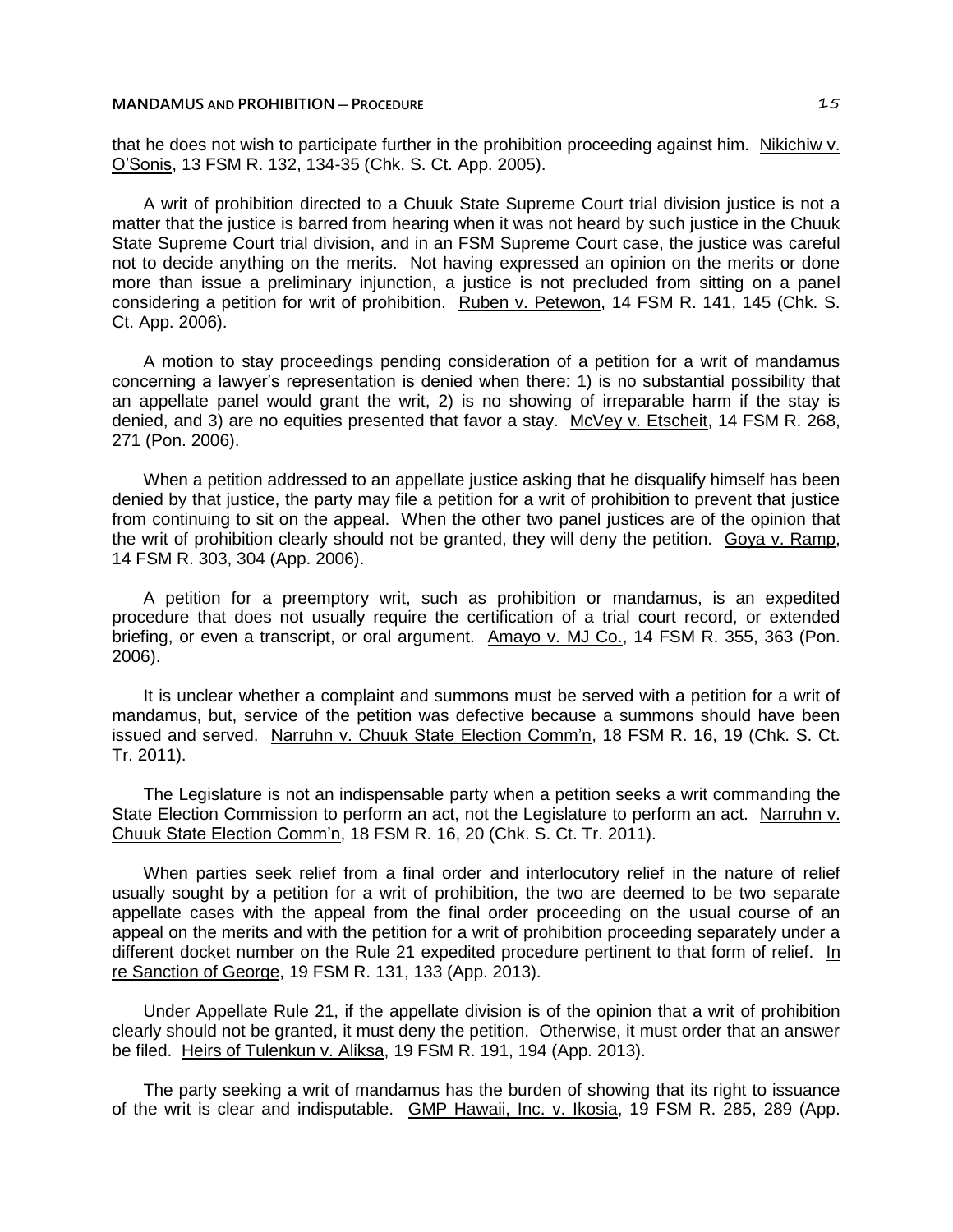# 2014).

The FSM Supreme Court appellate division may, in the interest of judicial economy, determine if a petition for a writ of mandamus that should have been filed in the trial division clearly should not be granted. If it is of the opinion that the writ clearly should not be granted, it will deny the petition, but if there is any doubt, it will dismiss the petition without prejudice so that the petitioner could file in the trial division. GMP Hawaii, Inc. v. Ikosia, 19 FSM R. 285, 289 (App. 2014).

A writ of prohibition directed to the Nett District Court trial division must first be sought in the Nett District Court appellate division since that is the tribunal with immediate supervisory power over the Nett District Court trial division. Loyola ex rel. Edmund v. Hairens, 19 FSM R. 401, 403 (App. 2014).

When the Chief Justice of the Nett District Court was acting as a Nett District Court trial division judge, a writ of prohibition directed against him must first be sought from the Nett District Court appellate division. Loyola ex rel. Edmund v. Hairens, 19 FSM R. 401, 403 (App. 2014).

A writ of mandamus petition will be dismissed without prejudice when the named respondent is the Chuuk State Supreme Court trial division because it is not a public officer – it is a public office. To meet the mandamus requirement of a public officer, the trial judge should be the named respondent. Irons v. Chuuk State Supreme Court Tr. Div., 19 FSM R. 654, 655 (Chk. S. Ct. App. 2015).

A petition for a writ of mandamus will be dismissed when the named respondent is the Chuuk State Election Commission because it is not a public officer  $-$  it is a public office. In order to meet the mandamus requirement of a public officer, the Director and Commissioners should have been named as respondents. Narruhn v. Chuuk State Election Comm'n, 20 FSM R. 36, 38 (Chk. S. Ct. App. 2015).

A petition for a writ of prohibition to disqualify a trial court judge is procedurally deficient when it includes a lone exhibit which reflects the trial judge's order; when there is no affidavit stating the reasons for the belief that grounds for disqualification exist; when it lacks a memorandum of points and authorities; and when it includes a motion to stay that does not properly belong before the appellate division since it should have been filed in the trial court. Halbert v. Manmaw, 20 FSM R. 245, 249 (App. 2015).

A petitioner for a writ of prohibition must allege facts that show an appearance of partiality. Without a supporting affidavit, the purported facts underpinning the allegation are absent, and only the petitioner's subjective assertions remain, and when the petitioner's unsupported allegations that the judge is not impartial are purely speculative, they are insufficient to support his disqualification. Halbert v. Manmaw, 20 FSM R. 245, 250 (App. 2015).

When there are too many procedural deficiencies to overlook because the application for a writ of prohibition's certificate of service shows service only on the respondent judge at her office; because the real parties in interest were not served and were not named as real parties in interest in the application or in the case caption; because the petition does not contain a copy of the respondent judge's order denying her recusal, if there was a written order, or a transcript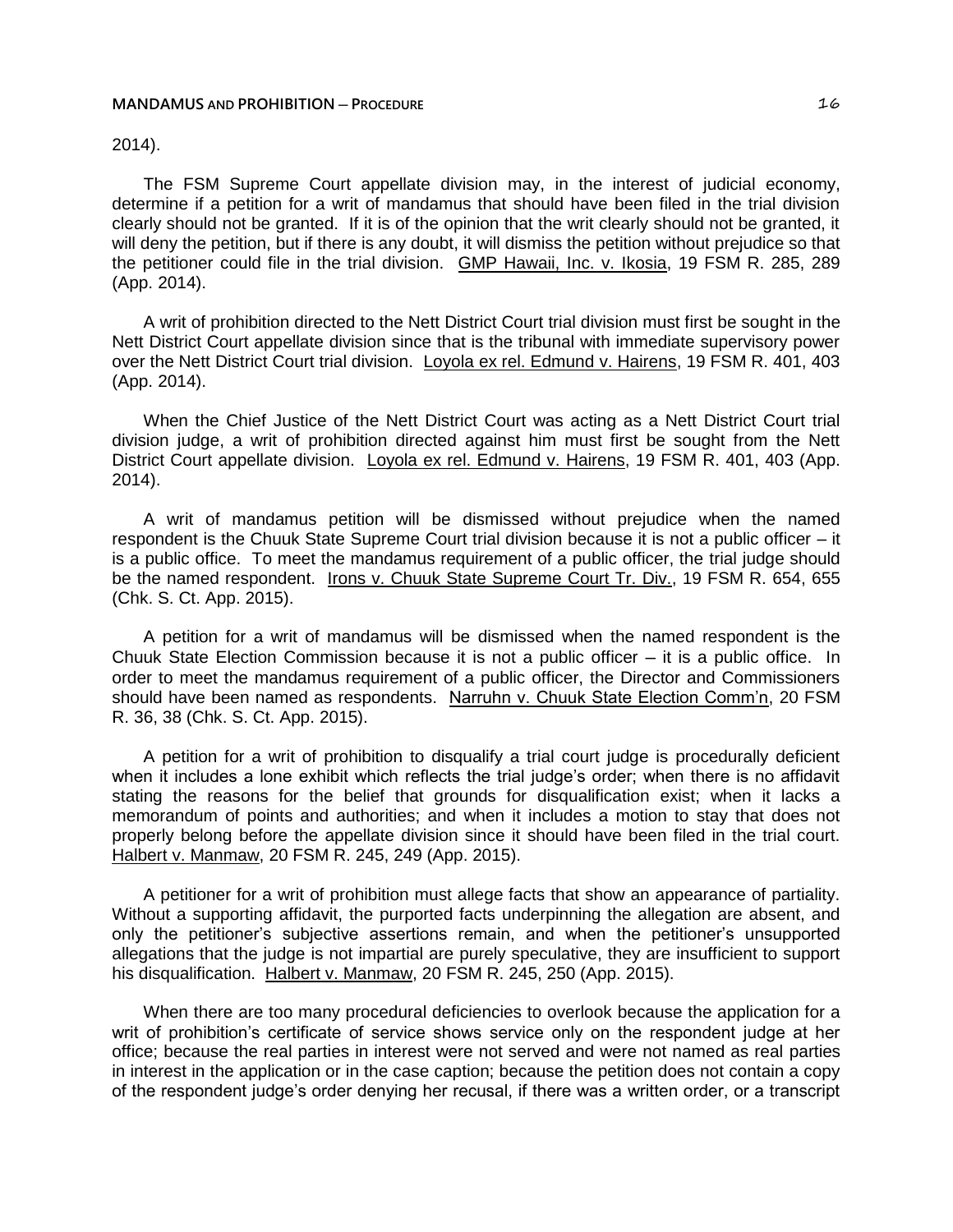of the denial on the record if the denial was made orally; and because, although the relevant judicial disqualification statute requires that an application to disqualify a justice be accompanied by an affidavit stating the reasons for the belief that grounds for disqualification exist, no affidavit accompanied the petition although an "affidavit attached hereto" is mentioned in the application, the petition for a writ of prohibition will be denied without prejudice to any future application in which all of the procedural deficiencies have been cured. Young Sun Int'l Trading Co. v. Anson, 20 FSM R. 563, 564 (App. 2016).

When the previous application for a writ of prohibition was denied without prejudice because of various deficiencies in the application and a second application for a writ of prohibition is filed, the court clerks will assign it the next available appellate docket number since it is a new application. Young Sun Int'l Trading Co. v. Anson, 20 FSM R. 577, 578 (App. 2016).

When membership in the Mwoalen Wahu Ileile En Pohnpei is limited to the traditional paramount chiefs of Pohnpei and the paramount chiefs are only those persons who hold the title of either Nanmwarki or Nahnken and when the justice's father, as Wasahi Sokehs, is not a paramount chief and is therefore not now a member of the plaintiff Mwoalen Wahu Ileile En Pohnpei, and, unless one day he attains the title of Nanmwarki Sokehs, will never be a member of that council, a writ of prohibition, directed to the trial justice, clearly should not be granted. Young Sun Int'l Trading Co. v. Anson, 20 FSM R. 577, 579 (App. 2016).

The appellate rules require that a petition for a writ of prohibition be accompanied by proof of service on the respondent judge or justice and on all parties to the action in the trial court. Miju Mulsan Co. v. Carl-Worswick, 20 FSM R. 660, 662 (App. 2016).

Since Appellate Rule 21(a) requires that a petition for a writ of prohibition contain copies of any order or opinion or parts of the record which may be essential to an understanding of the matters set forth in the petition, that would, at a minimum, be the trial judge's written order denying her recusal and the reasons for that denial or, if the denial was oral, a transcript of that denial. Miju Mulsan Co. v. Carl-Worswick, 20 FSM R. 660, 662 (App. 2016).

The relevant judicial disqualification statute requires that an application to disqualify a justice, be accompanied by an affidavit stating the reasons for the belief that grounds for disqualification exist. Miju Mulsan Co. v. Carl-Worswick, 20 FSM R. 660, 662 (App. 2016).

When the procedural deficiencies in a petition for a writ of prohibition are too many to overlook, the petition will be denied without prejudice to any future petition in which these procedural deficiencies have all been cured. Miju Mulsan Co. v. Carl-Worswick, 20 FSM R. 660, 662 (App. 2016).

When a new FSM Supreme Court associate justice has taken the oath of office and is not disqualified, he, as the remaining article XI, section 3 FSM Supreme Court justice is eligible to consider a petition for a writ of prohibition and he alone could deny that petition. But when a specially assigned justice has already sat on the appeal case since his designation in March 2016, both the specially assigned justice and the remaining article XI, section 3 justice will constitute the appellate division for the case. Miju Mulsan Co. v. Carl-Worswick, 20 FSM R. 660, 662 (App. 2016).

When the trial court clearly considered the petition for a writ of mandamus, it did not deprive the petitioner of his procedural due process by denying the writ without first having a hearing.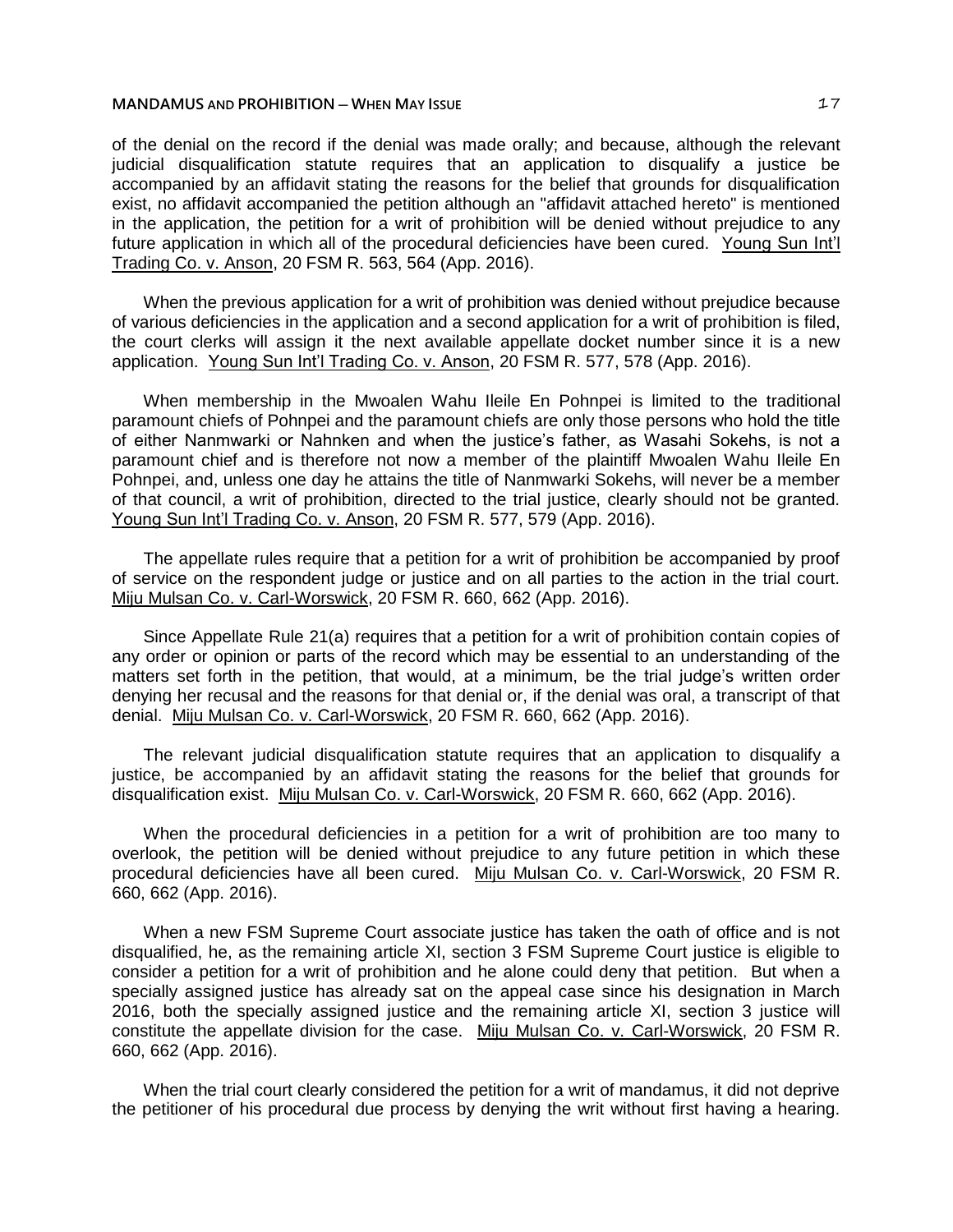Tilfas v. Kosrae, 21 FSM R. 81, 93 (App. 2016).

The burden of proof lies with the party seeking the writ of mandamus; they must show that the right to issuance of the writ is clear and indisputable. Hartman v. Mailo, 21 FSM R. 657, 660 (Chk. S. Ct. Tr. 2018).

─ When May Issue

Where there is no evidence of arbitrary or capricious conduct, the Pohnpei Supreme Court will decline to issue a writ of mandamus compelling the State Legislature to exercise discretionary legislative functions, even though the State Constitution expressly commands the performance of those functions. People of Kapingamarangi v. Pohnpei Legislature, 3 FSM R. 5, 11 (Pon. S. Ct. Tr. 1985).

When a justice is called upon to alter the conduct of a trial judge in a state court before that court has completed proceedings and reached a final decision in a case, the pertinent inquiry is whether or not special circumstances exist so as to render the matter rare and exceptional for issuance of a writ of mandamus. Damarlane v. Santos, 6 FSM R. 45, 46-47 (Pon. 1993).

A request for mandamus so as to avoid a long and costly appeal does not present rare and exceptional circumstances so as to warrant issuance of a writ of mandamus. Damarlane v. Santos, 6 FSM R. 45, 47 (Pon. 1993).

Where the most the petitioner alleges is that the trial justice committed gross legal error and where the matter is already on appeal a writ of mandamus will not issue because it was not shown that the trial justice breached a duty, ministerial in nature, or that he had engaged in a clear abuse of power. Senda v. Trial Division, 6 FSM R. 336, 338 (App. 1994).

In order to overturn the trial judge's denial of a motion to recuse an appellant must show an abuse of the trial judge's discretion. The same standard of review applies to a petition for a writ of prohibition ordering a judge to recuse himself. Nahnken of Nett v. Trial Division, 6 FSM R. 339, 340 (App. 1994).

Since a prerequisite to the issuance of a writ of mandamus is the existence of a clear duty that is being violated by the trial court, no writ will issue when the petitioner has not established that the trial court had any duty, much less a clear duty. Gimnang v. Trial Division, 6 FSM R. 482, 485 (App. 1994).

Where a properly filed notice of appeal has transferred jurisdiction to the appellate court and the trial court is about to conduct either a hearing on a preliminary injunction or a trial on the merits of the case which is the same as those on appeal, it is proper for an appellate court to issue a writ of prohibition to prevent further action by the lower court. Election Comm'r v. Petewon, 6 FSM R. 491, 498 (Chk. S. Ct. App. 1994).

A writ of prohibition is proper to prevent a trial court from exercising equity jurisdiction in an election case. Election Comm'r v. Petewon, 6 FSM R. 491, 500 (Chk. S. Ct. App. 1994).

Where an inferior court has acted in excess of its jurisdiction a writ of prohibition is proper to confine it to its proper role. Election Comm'r v. Petewon, 6 FSM R. 491, 500 (Chk. S. Ct. App.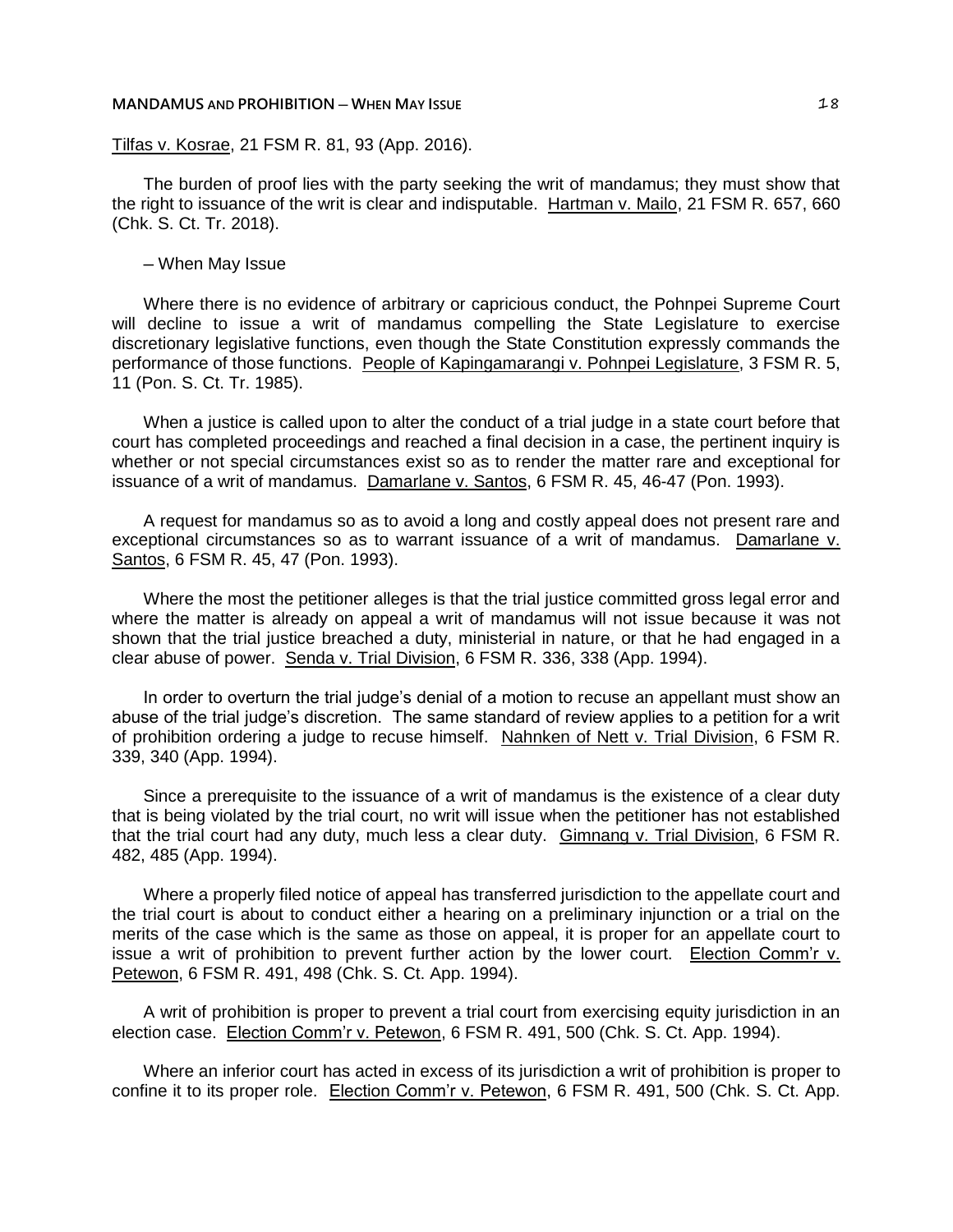# 1994).

When a court has concluded that the inferior court has acted or is about to act in excess of its jurisdiction the next requirement for the writ of prohibition to issue is that a harm or injury will result from the inferior court's action. Election Comm'r v. Petewon, 6 FSM R. 491, 500 (Chk. S. Ct. App. 1994).

Where the Election Commissioner is in the untenable position of being subject to the inconsistent orders of two trial division courts because either order he chooses to obey will cause him to be in violation of the other order and where one trial court's assumption of jurisdiction also interferes with the order and regularity of the judicial proceedings because the same issues affecting the same parties cannot be decided at the same time by a trial division court and the appellate division, it is proper for a writ of prohibition to issue. Election Comm'r v. Petewon, 6 FSM R. 491, 500 (Chk. S. Ct. App. 1994).

When the Election Commissioner is caught between the two competing and inconsistent orders of courts of the same rank, and has pursued the only legal remedy available to him by objecting to the second court's jurisdiction, it is proper for a writ of prohibition to issue to confine the second court to its proper role because the Commissioner has no other plain, speedy or adequate legal remedy. Election Comm'r v. Petewon, 6 FSM R. 491, 501 (Chk. S. Ct. App. 1994).

The writ of mandamus is an extraordinary remedy designed to prevent public officials from committing clear abuses of power. As such, mandamus relief cannot be used as a precaution against future events that may never occur. Damarlane v. Pohnpei State Court, 6 FSM R. 561, 563-64 (Pon. 1994).

A writ of mandamus is an extraordinary remedy issued to require a public official to carry out a clear non-discretionary duty to which the petitioner has an indisputable right, and it may not be issued for the purpose of requiring a public official to carry out an act that is not within his authority. Katau Corp. v. Micronesian Maritime Auth., 6 FSM R. 621, 622 (Pon. 1994).

Because the Micronesian Maritime Authority has discretion in negotiating and entering into foreign fishing agreements and because statutorily a fishing permit cannot be issued without a signed agreement a court cannot issue a writ of mandamus to compel issuance of a fishing permit because it cannot order performance of a statutorily forbidden act. Katau Corp. v. Micronesian Maritime Auth., 6 FSM R. 621, 624 (Pon. 1994).

A writ of prohibition will only issue to prevent an inferior court or tribunal from acting without or in excess of its jurisdiction. It must be directed to a court or tribunal inferior in rank to the one issuing the writ. As a general rule, it cannot issue from one court to another of equal rank. Berman v. FSM Supreme Court (I), 7 FSM R. 8, 10 (App. 1995).

A writ of prohibition is an extraordinary writ and cannot be issued when there is a plain, speedy and adequate remedy otherwise available that has not been exhausted. Berman v. FSM Supreme Court (I), 7 FSM R. 8, 10 (App. 1995).

A writ of prohibition will not issue to disqualify an FSM Supreme Court justice where the party seeking disqualification has not filed a motion to disqualify or recuse to be considered by the justice whose disqualification is sought. Berman v. FSM Supreme Court (I), 7 FSM R. 8, 10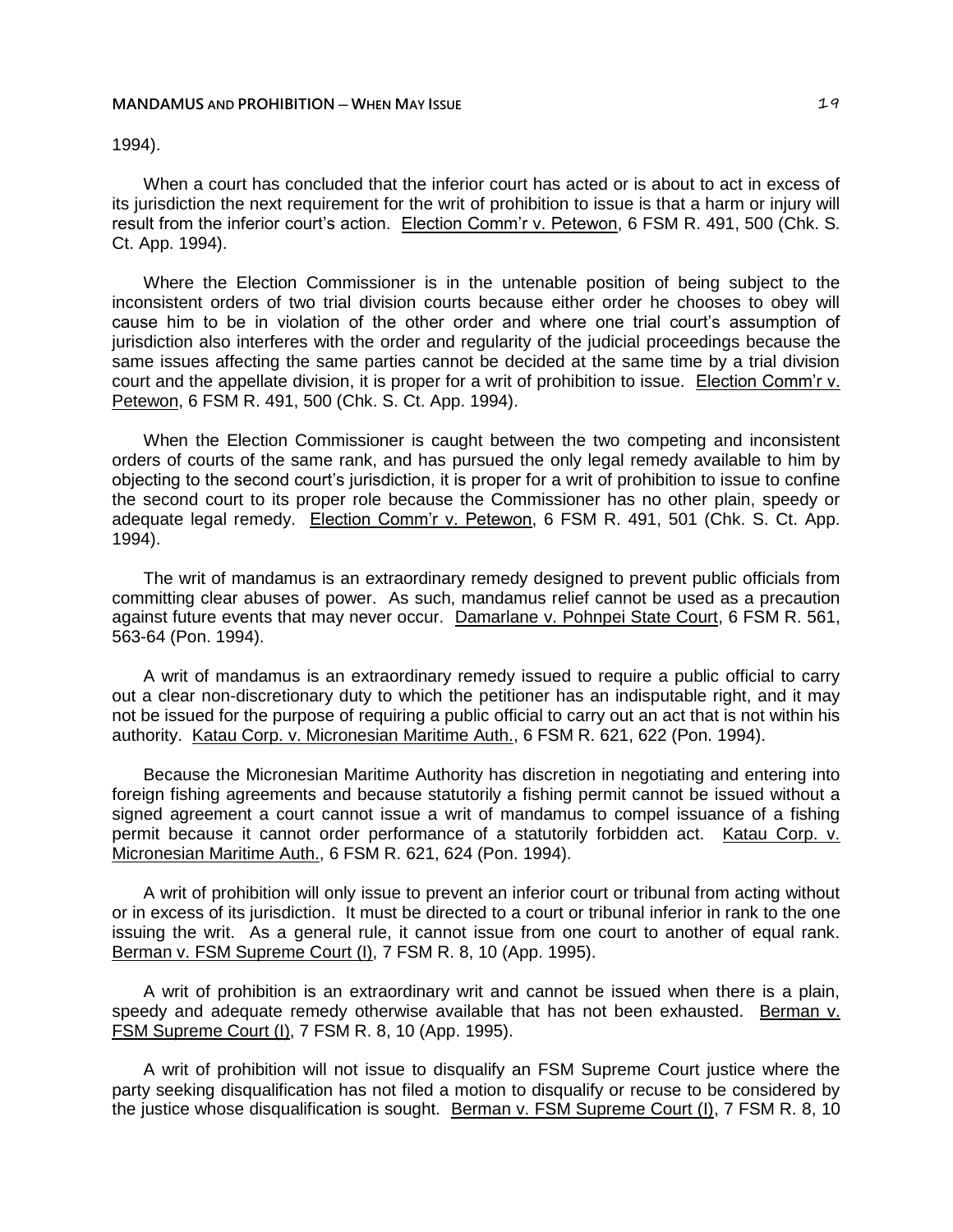(App. 1995).

In order for a writ of prohibition to issue to require a judge to recuse himself it must be an abuse of discretion for the judge not to recuse himself. Where it is not apparent what interest of the judge could be substantially affected by the outcome of the proceeding or that the judge is biased or prejudiced the writ will not issue. Berman v. FSM Supreme Court (I), 7 FSM R. 8, 10 (App. 1995).

The central issues of law presented by an application for a writ mandamus are whether the act sought to be compelled is one that is ministerial or non-discretionary and whether the act is one which the respondent as a judicial or other public officer has a clear legal duty to perform. In re Failure of Justice to Resign, 7 FSM R. 105, 108 (Chk. S. Ct. App. 1995).

The five elements that must be present before the court can exercise its discretion to issue a writ of mandamus are: 1) the respondent must be a judicial or other public officer, 2) the act to be compelled must be non-discretionary or ministerial, 3) the respondent must have a clear legal duty to perform the act, 4) the respondent must have failed or refused to perform the act, and 5) there must be no other adequate legal remedy available. In re Failure of Justice to Resign, 7 FSM R. 105, 109 (Chk. S. Ct. App. 1995).

Pursuant to the Chuuk Judiciary Act judges in Chuuk have a clear ministerial, nondiscretionary duty to resign from judicial office upon becoming a candidate for a non-judicial office. A writ of mandamus is the specific remedy to compel the performance of such a legally required ministerial act. In re Failure of Justice to Resign, 7 FSM R. 105, 110 (Chk. S. Ct. App. 1995).

Although the Chuuk Constitution does subject members of the judiciary to removal from office by impeachment, the court need not decide if this is the sole method a judge may be removed from office because the issuance of a writ of mandamus is not a removal action. All the court did by issuing the writ is to require the judge to follow the applicable law and remove himself from office by resignation when he became a political candidate. In re Failure of Justice to Resign, 7 FSM R. 105, 110 (Chk. S. Ct. App. 1995).

Because a judge has a ministerial, non-discretionary duty to state on the record his reasons for denying a motion to disqualify himself a writ of prohibition may issue to prevent him from proceeding further on a case until he has done so. Ting Hong Oceanic Enterprises v. Trial Division, 7 FSM R. 642, 643 (App. 1996).

Mandamus will lie to require the performance of a clear non-discretionary duty, or to prevent a clear abuse of power, but it does not lie to control judicial discretion, except when that discretion has been abused. In re Certification of Belgrove, 8 FSM R. 74, 78 (App. 1997).

As with other extraordinary writs, mandamus will not issue unless no other adequate remedy is available. In re Certification of Belgrove, 8 FSM R. 74, 78 (App. 1997).

When there is no right of appeal from the Chief Clerk's deferral of an applicant's certification as an attorney entitled to practice law before the FSM Supreme Court, and no other remedy exists, and when the deferral was without giving the applicant a hearing, and the deferral was continued during an unexplained, lengthy delay in the subsequent disciplinary proceeding, constituting an abuse of the discretion allowed by the admission rules, a writ of mandamus will lie to compel the certification of the applicant. In re Certification of Belgrove, 8 FSM R. 74, 78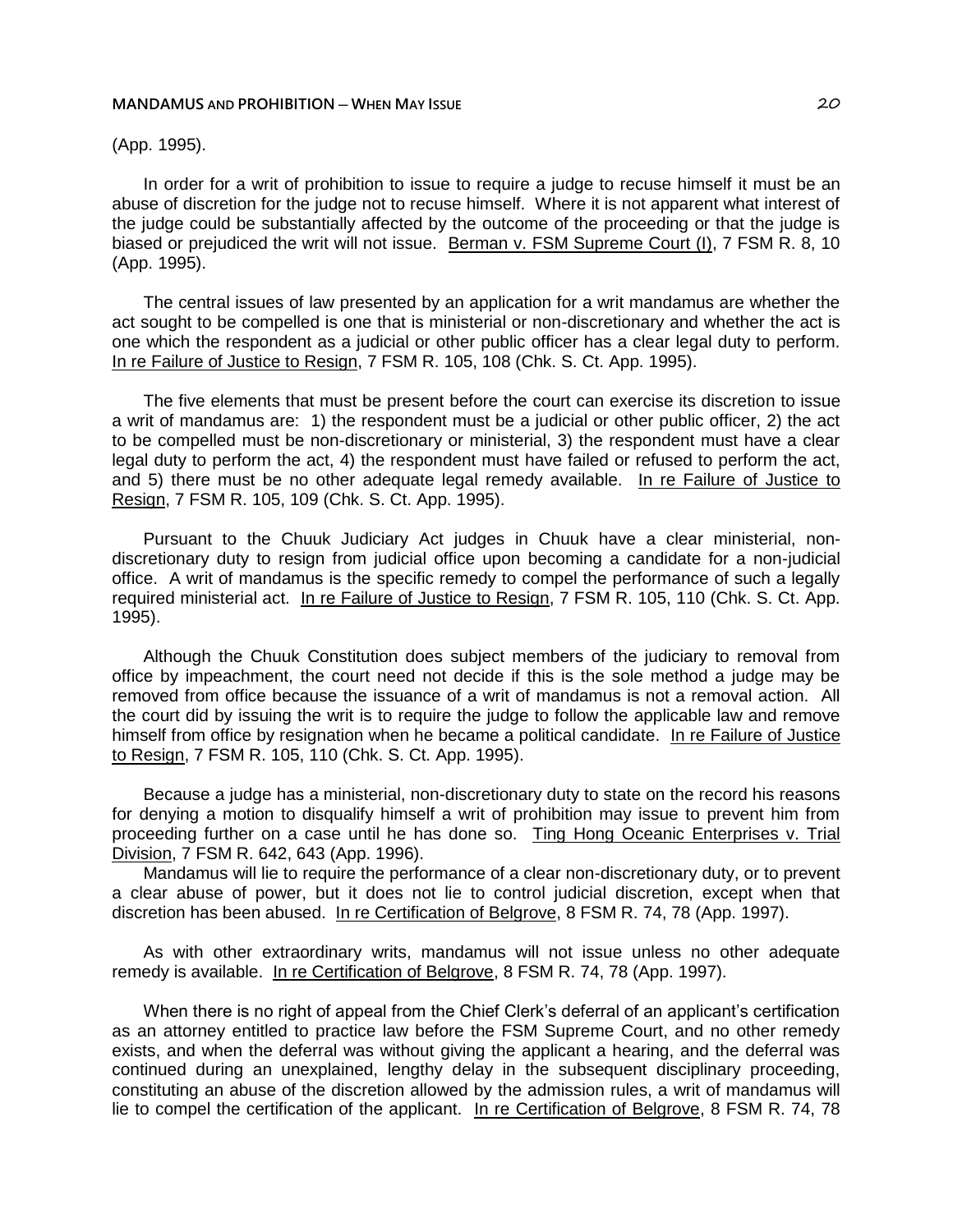(App. 1997).

When the Kosrae State Code Section 18.506 requires a branch head to make and transmit his final decision to the Director of Administration and the appellant within 14 days of receipt of the committee's recommendation and more than 14 days have elapsed since the branch head's receipt with no final decision by him, the branch head has failed to carry out his clear, nondiscretionary duty to issue and transmit his final decision within the time period provided by law. The petitioner's right to the writ of mandamus is thus clear and undisputable and the writ will issue. Jackson v. Kosrae, 10 FSM R. 198, 199 (Kos. S. Ct. Tr. 2001).

When a petition for mandamus to order the respondent to sell land does not identify the property, the right which the writ seeks to enforce is not sufficiently specific, well defined, and complete to justify the extraordinary remedy of mandamus. FSM Dev. Bank v. Director of Commerce & Indus., 10 FSM R. 317, 319 (Kos. 2001).

Mandamus lies to compel a public official to perform a clear, nondiscretionary duty. When the petition is devoid of any allegation that the respondent is acting in an official capacity, when the Kosrae deed of trust statute does not confer on the respondent either the obligation or the express power to act as a trustee under a deed of trust, and when the petition is silent as to any other mechanism or source of authority by which the respondent in his official capacity has assumed the duties of the trustee under the deed of trust at issue so as to make the performance of those duties a "clear and nondiscretionary," mandamus is not available. FSM Dev. Bank v. Director of Commerce & Indus., 10 FSM R. 317, 319 (Kos. 2001).

When there is no constitutional provision which specifies the type of food to be provided to inmates and no statutory or regulatory provisions which specify the type of food to be provided to inmates, there is no clear ministerial duty of the Chief of Police which states the type of food to be provided to inmates. Talley v. Timothy, 10 FSM R. 528, 530 (Kos. S. Ct. Tr. 2002).

A court may issue a writ of mandamus when the petitioner has met its burden to show that its right to the writ is clear and undisputable. The writ of mandamus is an extraordinary remedy issued to require a public official to carry out a clear non-discretionary duty. Benjamin v. Attorney General Office Kosrae, 10 FSM R. 566, 568 (Kos. S. Ct. Tr. 2002).

Because no statute or regulation requires the Attorney General or Director of Administration to explain his decision to deny the request for hazardous pay differential, it is not a nondiscretionary or ministerial act. Benjamin v. Attorney General Office Kosrae, 10 FSM R. 566, 569 (Kos. S. Ct. Tr. 2002).

Mandamus will be denied when there is another adequate legal remedy available to the petitioners ─ to file a grievance on their hazardous pay differential claim and proceed through the administrative process. Benjamin v. Attorney General Office Kosrae, 10 FSM R. 566, 569 (Kos. S. Ct. Tr. 2002).

The finality requirement and its underlying rationale mandate appellate court restraint and preclude issuance of writs of mandamus on an interlocutory basis except in those rare and exceptional cases when the precise requirements for issuance of the writ are met and the appellate court in its discretion determines that immediate relief is called for. FSM Dev. Bank v. Yinug, 11 FSM R. 405, 409 n.3 (App. 2003).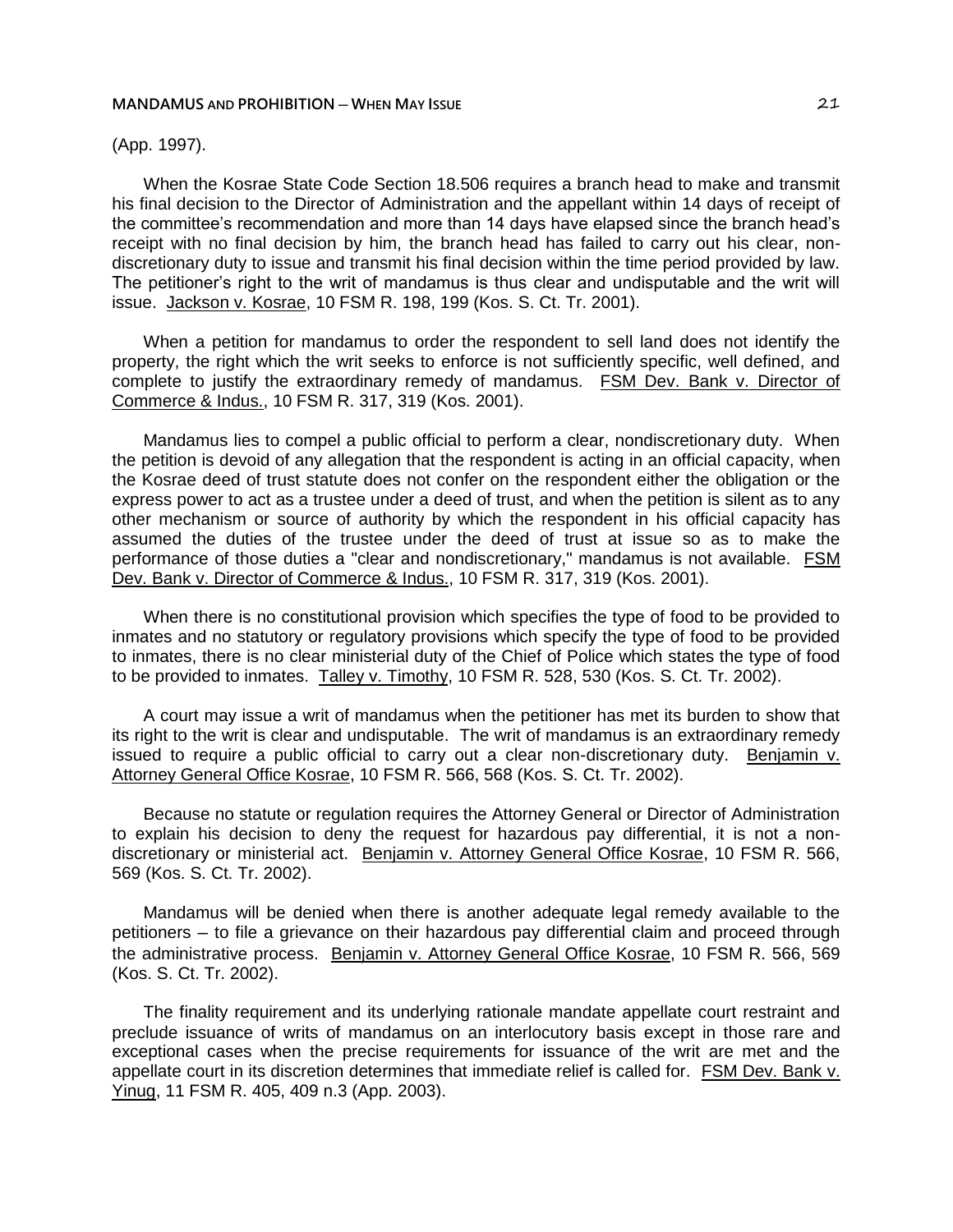Appellate review, in all but narrowly defined, exceptional circumstances, should be postponed until the trial court has rendered final judgment. Hence the party requesting a writ of mandamus has the burden of showing a clear and indisputable right thereto, and must show exceptional circumstances necessitating review before a final judgment is entered below. FSM Dev. Bank v. Yinug, 11 FSM R. 405, 409 n.3 (App. 2003).

The finality requirement and its underlying rationale mandate appellate court restraint and preclude issuance of writs of mandamus on an interlocutory basis except in those rare and exceptional cases when the precise requirements for issuance of the writ are met and the appellate court in its discretion determines that immediate relief is called for. FSM Dev. Bank v. Yinug, 11 FSM R. 437, 441 (App. 2003).

Only under special circumstances should the Appellate Division issue a writ of mandamus to alter the conduct of the trial judge before the trial court has completed proceedings and reached a final decision. The object of the requirement is to prevent piecemeal litigation which would result from the use of interlocutory appeals. FSM Dev. Bank v. Yinug, 11 FSM R. 437, 441 n.4 (App. 2003).

Appellate review, in all but narrowly defined, exceptional circumstances, should be postponed until final judgment has been rendered by the trial court. Hence the party petitioning for a writ of mandamus has the burden of showing a clear and indisputable right thereto, and must show exceptional circumstances necessitating review before a final judgment is entered below. FSM Dev. Bank v. Yinug, 11 FSM R. 437, 441 (App. 2003).

When, although a review of the record would appear to indicate that adequate notice and opportunity to be heard were provided, the issue of whether the petitioner had notice and an opportunity to be heard is one that is properly raised on appeal from a final judgment or order. That is its remedy at law and the petition will be denied when petitioner has not shown that this remedy is unavailable or inadequate, or that the extraordinary circumstances exist for the issuance of a peremptory writ and it has not provided compelling justification and the court does not find the exceptional circumstances that would justify the issuance of the extraordinary writ of mandamus necessitating review before a final judgment below. FSM Dev. Bank v. Yinug, 11 FSM R. 437, 441 (App. 2003).

A writ of prohibition may issue when a court or court officer is about to engage in judicial or quasi-judicial action that is unauthorized and when there is no other adequate remedy to address the injury that will result from the unauthorized conduct. Urusemal v. Capelle, 12 FSM R. 577, 585 (App. 2004).

Since the sole issue before an appellate panel considering a writ of prohibition directed against one judge is whether the petitioner has established that that judge must be prohibited from acting in a particular case, not whether some other judge may also be disqualified, a challenge to another judge's authority to act must be brought up in some other proceeding. Nikichiw v. O'Sonis, 13 FSM R. 132, 136-37 (Chk. S. Ct. App. 2005).

The sole issue before the state appellate court on a petition for writ of mandamus is whether the petitioner has established that the trial judge must be prohibited from acting in a certain case, not whether some other judge may also be disqualified. The national government's removal of that case to the FSM Supreme Court does not affect the court's jurisdiction because the court has no way of knowing whether the required procedural steps to effect removal to that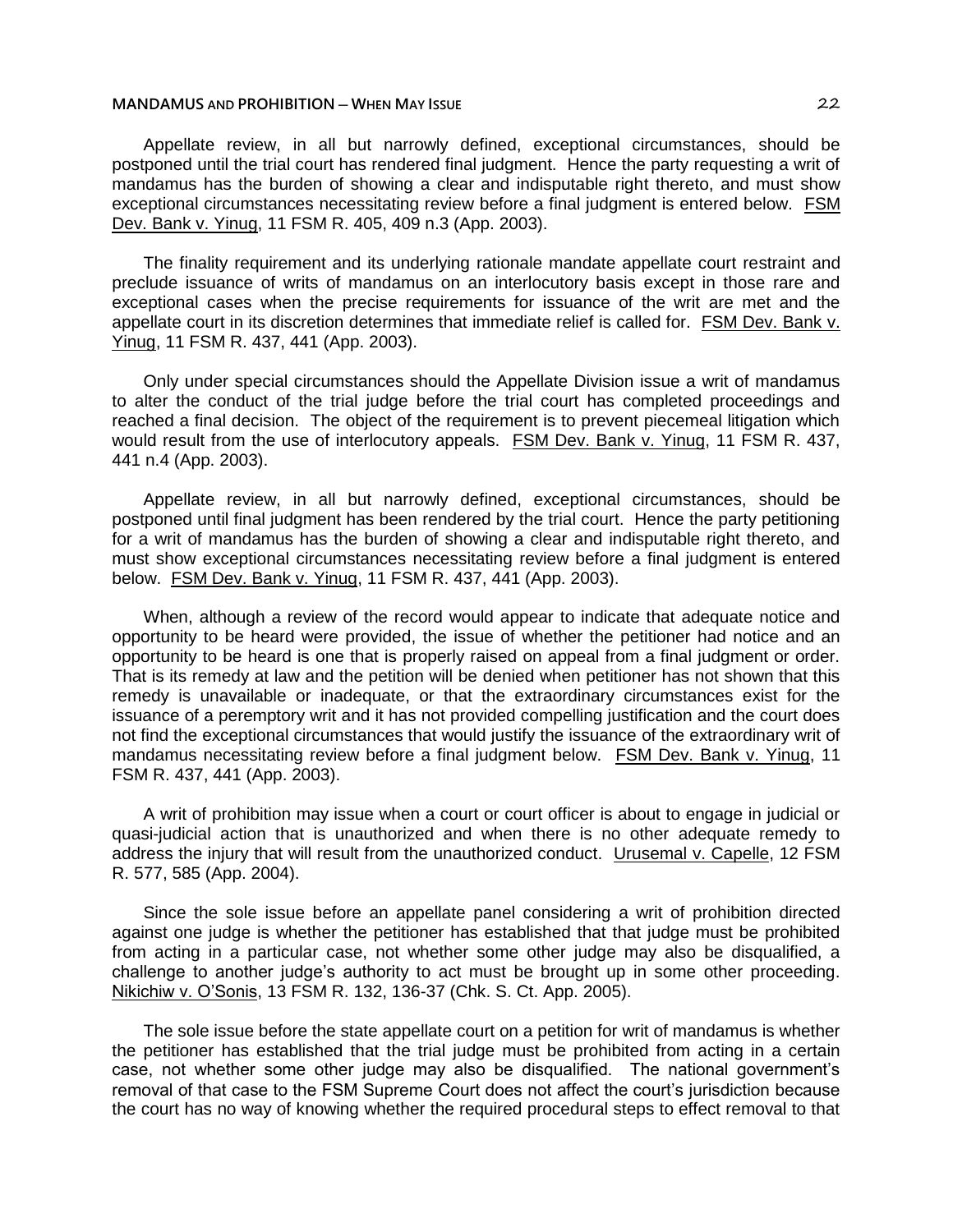court were completed, or, even if they were, whether it might be remanded; because the state appellate proceeding is not an appeal from the civil action since the issue is whether the trial judge properly sit on the case and because since the purported removal action started, the trial judge has issued another preliminary injunction that does not name the national government as a party being restrained. Therefore the later "removal" did not deprive the appellate court of jurisdiction over the original action for a writ of prohibition. Nikichiw v. O'Sonis, 13 FSM R. 132, 137 (Chk. S. Ct. App. 2005).

The general requirements for the issuance of an extraordinary writ of prohibition are that a court or officer is about to exercise judicial or quasi-judicial power, that the exercise of such power is unauthorized or the inferior tribunal is about to act without or in excess of jurisdiction which may or will result in damage or injury for which there is no plain, speedy or adequate legal remedy. The writ will usually not issue unless the petitioner has objected in the lower court to that court's exercise of jurisdiction. Nikichiw v. O'Sonis, 13 FSM R. 132, 138 (Chk. S. Ct. App. 2005).

One instance where it is appropriate to issue a writ of prohibition is when a trial court justice is about to exercise unauthorized power without or in excess of his jurisdiction by exercising jurisdiction over a case where another judge already has jurisdictional priority over the parties and the issues. Nikichiw v. O'Sonis, 13 FSM R. 132, 138 (Chk. S. Ct. App. 2005).

When a trial judge's presiding over a case is in excess of his jurisdiction since another trial division justice had jurisdictional priority over the parties and the issues in that case to the exclusion of all other trial division justices, when the petitioner objected to that judge's exercise of jurisdiction from the start, and when the petitioner will be injured if the writ does not issue since he will be subject to conflicting and contradictory orders from two different trial division justices, there is no plain, speedy, or adequate remedy otherwise available and the writ of prohibition will accordingly issue. Nikichiw v. O'Sonis, 13 FSM R. 132, 138-39 (Chk. S. Ct. App. 2005).

A due process violation may be remedied through means other than a writ of prohibition, such as a direct appeal. A writ of prohibition is not a writ of right and cannot lie when there is a plain, speedy, and adequate remedy otherwise available which has not been exhausted. The court's job is simply to determine whether the respondent has acted without, or in excess of, his jurisdiction. Ruben v. Petewon, 14 FSM R. 177, 183 n.2 (Chk. S. Ct. App. 2006).

In order for the extraordinary writ of prohibition to issue when a justice has denied a motion to recuse or disqualify, it must be an abuse of discretion for a justice not to recuse him- or herself. Ruben v. Petewon, 14 FSM R. 177, 184 (Chk. S. Ct. App. 2006).

If the extraordinary writ of prohibition may issue where a justice has abused his discretion in ruling on a disqualification motion, it must likewise issue where a justice has patently disregarded a mandate which stripped him of any discretion to act in the first instance. Ruben v. Petewon, 14 FSM R. 177, 184 (Chk. S. Ct. App. 2006).

A Chuuk State Supreme Court justice exceeds his jurisdiction when he refuses to refer a recusal motion to another trial division justice. Ruben v. Petewon, 14 FSM R. 177, 185 (Chk. S. Ct. App. 2006).

The extraordinary writ of prohibition will lie where a trial justice exercises jurisdiction over a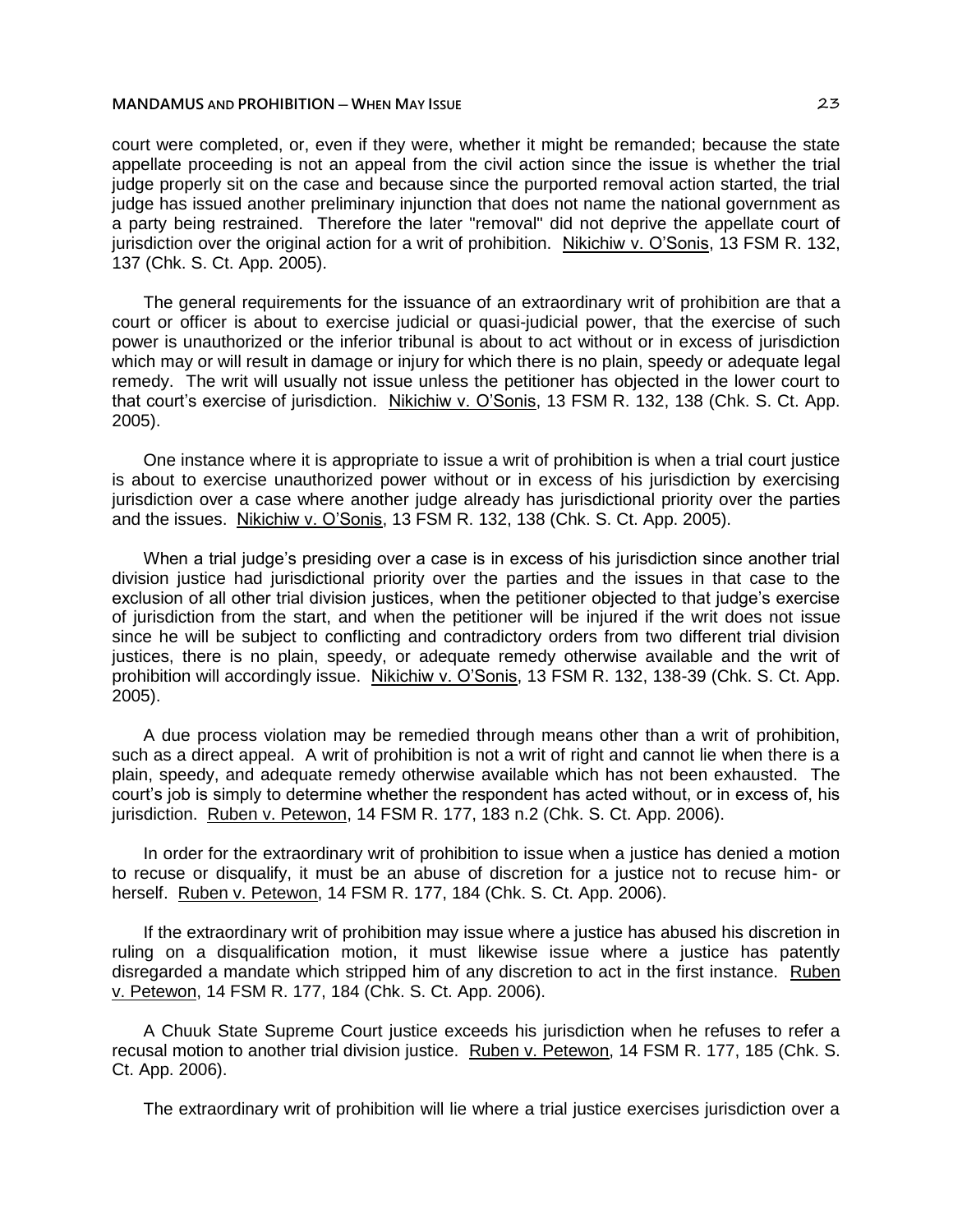case wherein another justice has jurisdictional priority over the parties and issues. Ruben v. Petewon, 14 FSM R. 177, 186 (Chk. S. Ct. App. 2006).

A writ of prohibition is proper when a trial justice interferes with the appellate division's jurisdiction. Ruben v. Petewon, 14 FSM R. 177, 186 (Chk. S. Ct. App. 2006).

A justice's acts after a single appellate justice issued a stay that were not acts taken in aid of the appeal, but were acts designed to frustrate or nullify the appeal process and the respondent justice's interference with the jurisdiction of, and blatant disregard for a stay entered by, a justice having greater jurisdictional authority supports the conclusion that he must be prohibited from taking any further action in the case. Ruben v. Petewon, 14 FSM R. 177, 186- 87 (Chk. S. Ct. App. 2006).

When a justice excluded counsel from a chambers conference in a Pohnpei Supreme Court case where counsel was trying to appear to represent a different client, her exclusion from that conference is inadequate to, and cannot, show personal bias by that justice toward counsel since, typically, only the judge and court personnel, the parties, and their counsel are permitted to attend a chambers conference and that counsel was not admitted to practice before the Pohnpei Supreme Court and her motion to appear pro hac vice in that case had not been granted. A petition for writ of prohibition will therefore be denied. Goya v. Ramp, 14 FSM R. 303, 304-05 (App. 2006).

When a party has filed a writ of prohibition directed to disqualify one appellate justice, the remaining members of the appellate panel may deny that petition if it clearly should not be granted. Goya v. Ramp, 14 FSM R. 305, 308 n.2 (App. 2006).

Since a trial court's decision to disqualify an attorney from participation in a given case is a decision falling within a trial court's inherent discretionary powers, and since a petition for a writ of mandamus fails when it seeks appellate review that is explicitly beyond the curative parameters of mandamus or prohibition, the petition will be denied. The trial court had no legal duty to admit an attorney in the case, since the challenged disqualification was wholly within the trial court's discretion. Etscheit v. Amaraich, 14 FSM R. 597, 601 (App. 2007).

An attempt to use a petition for writ of prohibition or mandamus to obtain a preemptory disqualification of an attorney not presently involved in the case is misplaced because, given the nature of the remedy of mandamus and prohibition and the caution exercised in affording it, the right sought to be enforced must be clear and certain. There must be an immediate right to have the act in question performed, and such right must be specific, well defined, and complete, so as not to admit of any reasonable controversy. As such, mandamus or prohibition relief cannot be used as a precaution against future events that may never occur. Etscheit v. Amaraich, 14 FSM R. 597, 601 n.1 (App. 2007).

The general requirements for the issuance of an extraordinary writ of prohibition are that a court or an officer is about to exercise judicial or quasi-judicial power, that the exercise of such power is unauthorized or the inferior tribunal is about to act without or in excess of jurisdiction which may or will result in damage or injury for which there is no plain, speedy or adequate legal remedy. Nikichiw v. Petewon, 15 FSM R. 33, 37 (Chk. S. Ct. App. 2007).

A writ of prohibition will usually not be issued such a unless the petitioner has objected in the lower court to that court's exercise of jurisdiction. Nikichiw v. Petewon, 15 FSM R. 33, 37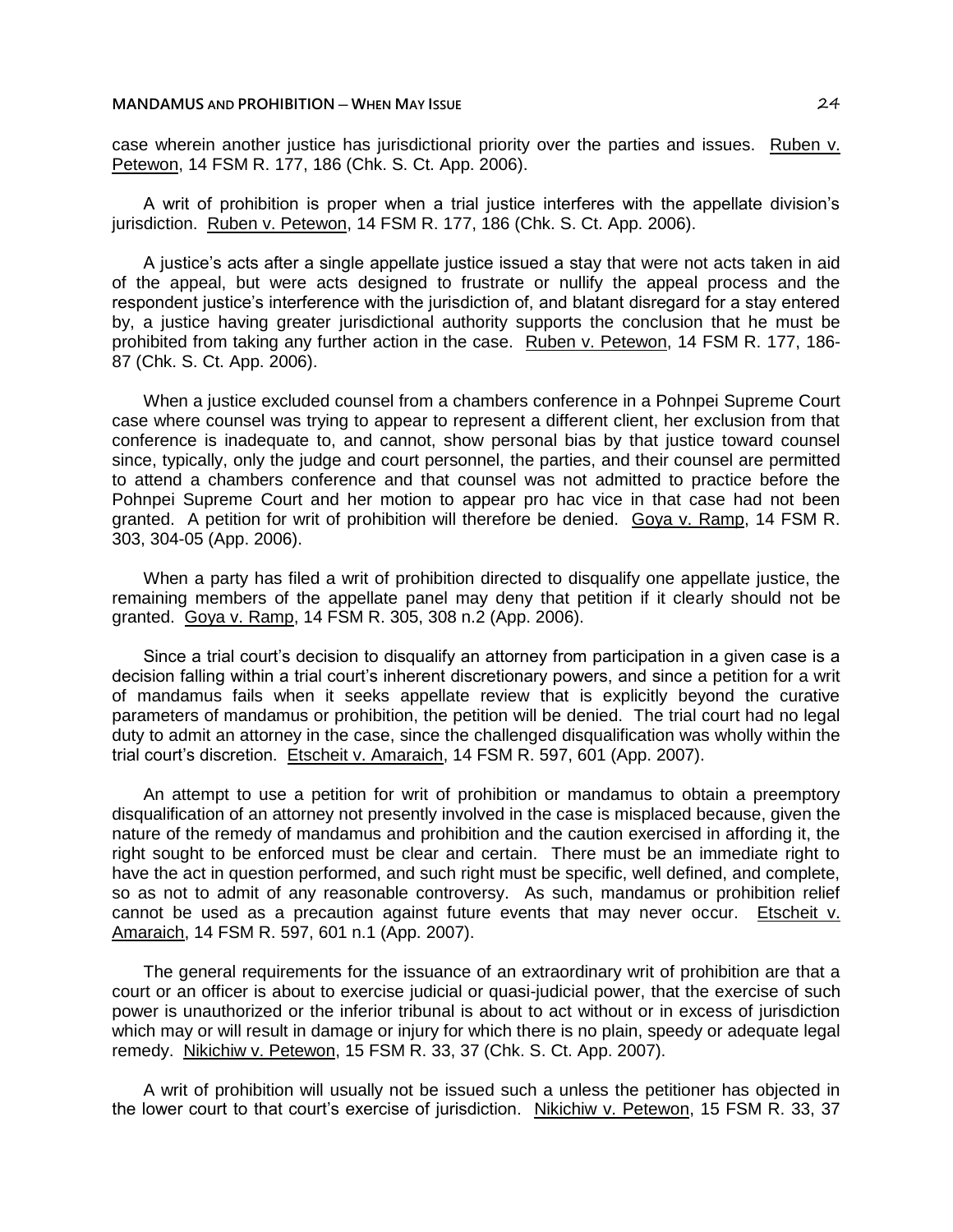(Chk. S. Ct. App. 2007).

A court that has the power to issue writs of prohibition may only do so if the petitioner has met its burden to show that its right to the writ is clear and indisputable. Nikichiw v. Petewon, 15 FSM R. 33, 37 (Chk. S. Ct. App. 2007).

Since the jurisdiction of courts exercising general equity powers does not include election contests and since courts of equity are without jurisdiction to enforce purely political rights in election cases, a writ of prohibition is proper to prevent a trial court from exercising equity jurisdiction in an election case. Nikichiw v. Petewon, 15 FSM R. 33, 38 (Chk. S. Ct. App. 2007).

The extraordinary writ of prohibition is to be issued with great caution, but it is especially important to exercise the writ in those cases where it is necessary to confine a lower court to its proper function. Nikichiw v. Petewon, 15 FSM R. 33, 39 (Chk. S. Ct. App. 2007).

When certain issues raised are merely allegations of gross legal error which may be properly addressed by an appeal (and are already the subject of an appeal) and since a writ of prohibition can only be issued to confine a lower tribunal to its proper jurisdiction and is not a substitute for an appeal, those issues are not the proper subject for a petition for a writ of prohibition. A writ of prohibition will not lie to correct those alleged legal errors no matter how gross the error or how meritorious the petitioners' legal arguments. Albert v. O'Sonis, 15 FSM R. 226, 232 (Chk. S. Ct. App. 2007).

Since an order in aid of judgment to seize municipally-owned vehicles acted as an execution on public property, it is clearly and indisputably an attempt to exercise power in excess of the court's jurisdiction, that is, it is a power specifically denied to courts by the Chuuk Judiciary Act. Since the trial court justice had no discretion in the matter ─ he had no power to order the vehicles' seizure and since the petitioners have no plain, speedy or adequate legal remedy for this judicial act in excess of the court's jurisdiction and writ of prohibition will issue. Albert v. O'Sonis, 15 FSM R. 226, 232 (Chk. S. Ct. App. 2007).

When issuance of a writ of prohibition without a further affirmative command to return the unlawfully seized property to the registered owner would not constitute adequate relief, and would leave the petitioner without any plain, speedy or adequate legal remedy and since the trial court was completely without jurisdiction to issue an order in aid of judgment executing on public property, to correct the results of that excess, the appellate court must order the return of the seized property. Albert v. O'Sonis, 15 FSM R. 226, 233 (Chk. S. Ct. App. 2007).

When a trial justice makes no rulings on the motion to stay before him, he fails to exercise whatever discretion he may have had to rule on it because a court abuses its discretion by an unexplained failure to exercise its discretion within a reasonable time and since the trial judge neglected his duties by ignoring the motion to stay and further abused his discretion by failing to rule on it before issuing an order in aid of judgment, the appellate court issuing a writ of prohibition barring the order in aid of judgment will stay any enforcement of the judgment until the appeal of the judgment has been decided. Albert v. O'Sonis, 15 FSM R. 226, 233 (Chk. S. Ct. App. 2007).

A trial judge's calculated and repeated disregard of governing rules of orders in aid of judgment would also support the issuance of a writ of prohibition that the trial judge issue no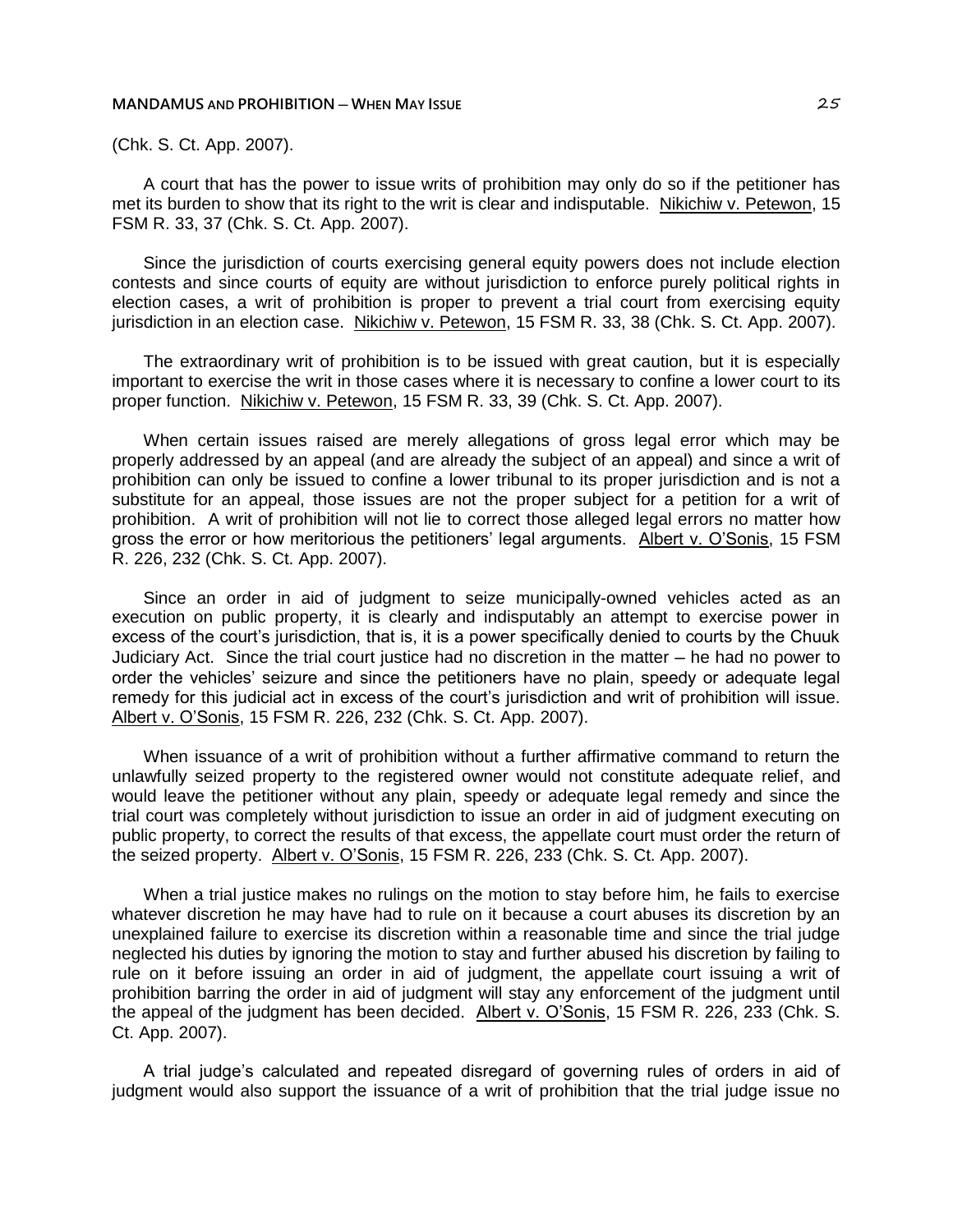further orders in aid of judgment without complying with the statute and without first ruling on the pending motion to stay. Albert v. O'Sonis, 15 FSM R. 226, 234 (Chk. S. Ct. App. 2007).

Whether sufficient funds are already appropriated to conduct a runoff election is not a ground to deny the petition. The lack of funds to perform a required duty is a problem to be solved by the political branches of government, not the court. Narruhn v. Chuuk State Election Comm'n, 18 FSM R. 16, 20 (Chk. S. Ct. Tr. 2011).

The State Election Commission cannot refuse to hold an election because it has insufficient funds. If it refuses to hold an election on that ground, it is clear that, if sought, a writ of mandamus would issue to command that the election be announced and held. Narruhn v. Chuuk State Election Comm'n, 18 FSM R. 16, 20 (Chk. S. Ct. Tr. 2011).

If the State Election Commission has a duty to announce and conduct a runoff election, that duty can only be ministerial and non-discretionary. The State Election Commission does not have the discretion to choose whether to conduct an election or not. Its duty to conduct elections is mandated by the Constitution. Thus, whether the petitioner is entitled to a writ commanding the respondent Election Commission to announce (and conduct) a runoff election to fill the Governor's office depends solely on the meaning of the relevant provisions of the Chuuk Constitution. Narruhn v. Chuuk State Election Comm'n, 18 FSM R. 16, 21 (Chk. S. Ct. Tr. 2011).

It is a clear non-discretionary duty for the State Election Commission to conduct a runoff election if, during the general election, no ticket of candidates for Governor and Lieutenant Governor receives a majority of the votes cast. However, in a special gubernatorial election to fill a vacancy, the candidates do not run on tickets. They run alone for the office of governor. The Section 7 provision for runoff elections applies to tickets of candidates, not to single candidates. Narruhn v. Chuuk State Election Comm'n, 18 FSM R. 16, 21-22 (Chk. S. Ct. Tr. 2011).

The Section 11 constitutional provision for special elections does not mention runoff elections if there is no candidate with a majority. Nor does it state that the gubernatorial special election shall be conducted in the same manner as the gubernatorial election in Section 7, and it also does not state that it should be conducted in a manner to be prescribed by statute. If it did then, Section 142 of the Election Code, which provides that "[a]ll special elections shall be conducted in the same manner and form as a general election, except as otherwise provided in this Act," would carry great weight and might lead the court to conclude that there was a clear, non-discretionary duty to conduct a runoff. However, there are no such provisions. Narruhn v. Chuuk State Election Comm'n, 18 FSM R. 16, 22 (Chk. S. Ct. Tr. 2011).

When the Constitution's framers did not include provisions for runoff elections after special elections, and even if that was through oversight, the court will not insert into the Constitution a runoff provision that is not there. Accordingly, the petition for a writ of mandamus directed to the State Election Commission commanding it to hold a runoff election will be denied. Narruhn v. Chuuk State Election Comm'n, 18 FSM R. 16, 22 (Chk. S. Ct. Tr. 2011).

A writ of prohibition may issue when a court is about to engage in judicial action that is unauthorized and when there is no other adequate remedy to address the injury that will result from the unauthorized conduct. Whether to grant a writ of prohibition involves the court's full recognition of the extraordinary nature of the relief requested. Ehsa v. Johnny, 19 FSM R. 175, 177 (App. 2013).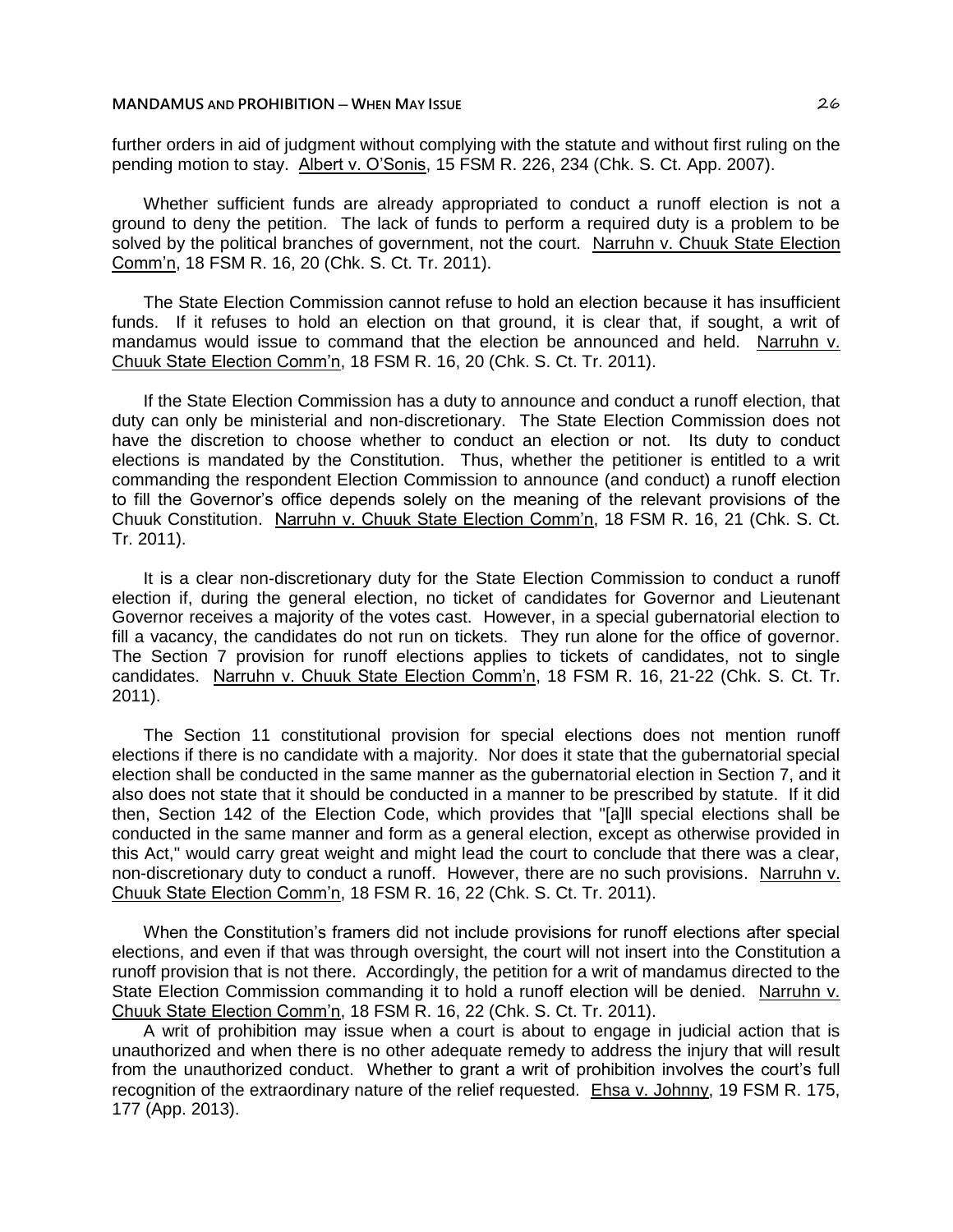When the issue of the trial court's jurisdiction is being appealed on various constitutional grounds but there has been no determination that the trial court lacks jurisdiction, the trial court retains jurisdiction to enforce the judgment and is not acting without authority or jurisdiction. The extraordinary writ of prohibition will not serve as a substitute for that appeal. Ehsa v. Johnny, 19 FSM R. 175, 177-78 (App. 2013).

When there is no basis for the court to depart from the procedures established for a stay to be put in place pending an appeal since the petitioner has other adequate remedies to obtain what he seeks and since the petitioner, who is also seeking an extraordinary writ of prohibition, has not met his burden to show that his right to the writ is clear and indisputable, the petition for a writ of prohibition will be denied. Ehsa v. Johnny, 19 FSM R. 175, 178 (App. 2013).

A petition for a writ of prohibition will be denied when any legal error or even gross legal error in striking the response brief is correctable by a pending or a future appeal. Tilfas v. Aliksa, 19 FSM R. 181, 184 (App. 2013).

When the respondent Kosrae State Court Chief Justice has not acted without jurisdiction or in excess of his jurisdiction, a writ of prohibition clearly should not be granted. Tilfas v. Aliksa, 19 FSM R. 181, 184 (App. 2013).

The Kosrae State Court Chief Justice is not acting in excess of his jurisdiction by appointing himself to sit as a temporary judge on a Land Court case when all the Land Court judges are disqualified when the Land Court is an inferior court within a unified state court system and since there is no constitutional impediment to a Kosrae statute authorizing a Kosrae State Court justice to sit as a temporary justice in another (inferior) court within the unified Kosrae state court system. Heirs of Tulenkun v. Aliksa, 19 FSM R. 191, 194-95 (App. 2013).

When there appears to be no legal grounds, let alone a clear duty that the Kosrae Chief Justice not appoint himself a Land Court temporary judge to preside over a Land Court case, a writ of prohibition clearly should not be granted. Heirs of Tulenkun v. Aliksa, 19 FSM R. 191, 195 (App. 2013).

A petition for a writ of mandamus clearly should not be granted when a factual record will need to be developed and questions of fact are best determined in the trial division; when the voluntary payment rule may bar the recovery of taxes; when the FSM may also be able to prove statute of limitations defenses for some or all of the tax payments; when the petitioner has appealed the Secretary's denial of the relief sought and that appeal should afford it a plain, speedy, and adequate remedy and a forum in which it may prove its right to relief and the extent of that relief; and because a writ of prohibition is an extraordinary writ and cannot be issued when there is a plain, speedy, and adequate remedy otherwise available that has not been exhausted. GMP Hawaii, Inc. v. Ikosia, 19 FSM R. 285, 289 (App. 2014).

Five elements must be present before the court can exercise its discretion to issue a writ of mandamus: 1) the respondent must be a judicial or other public officer, 2) the act to be compelled must be non-discretionary or ministerial, 3) the respondent must have a clear legal duty to perform the act, 4) the respondent must have failed or refused to perform the act, and 5) there must be no other adequate legal remedy available. Irons v. Chuuk State Supreme Court Tr. Div., 19 FSM R. 654, 655 (Chk. S. Ct. App. 2015).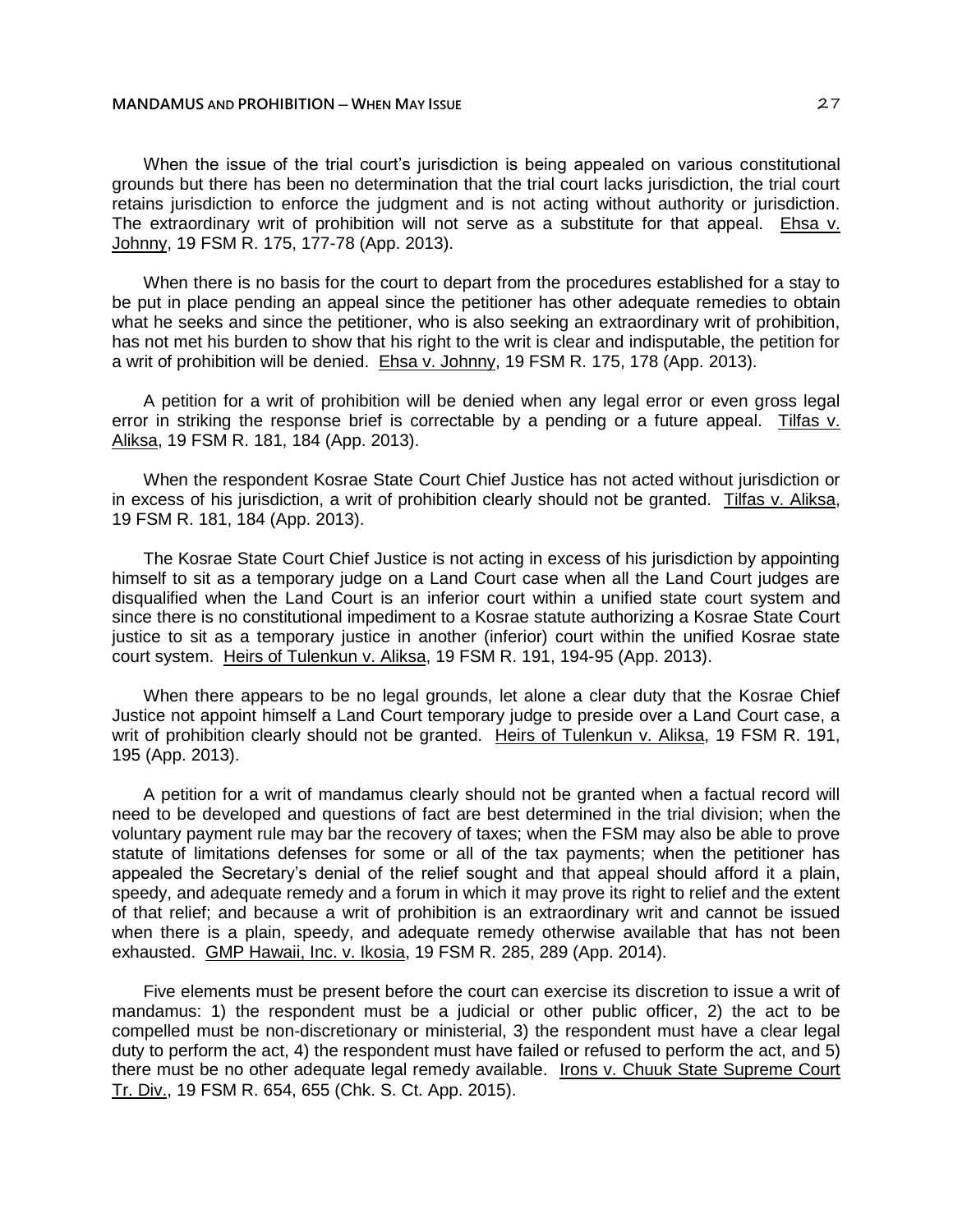Five elements must be present before the court can exercise its discretion to issue a writ of mandamus: 1) the respondent must be a judicial or other public officer, 2) the act to be compelled must be non-discretionary or ministerial, 3) the respondent must have a clear legal duty to perform the act, 4) the respondent must have failed or refused to perform the act, and 5) there must be no other adequate legal remedy available. Narruhn v. Chuuk State Election Comm'n, 20 FSM R. 36, 38 (Chk. S. Ct. App. 2015).

In order for the Supreme Court to issue an extraordinary writ of prohibition overruling a trial judge's denial of a motion to disqualify, the trial judge's ruling must be an abuse of discretion. Halbert v. Manmaw, 20 FSM R. 245, 248, 250 (App. 2015).

The court may issue a writ of prohibition only when the party seeking a writ has met his burden to show that his right is clear and indisputable. Halbert v. Manmaw, 20 FSM R. 245, 249, 250 (App. 2015).

A petitioner seeking a writ of prohibition to disqualify a trial judge must show an abuse of discretion, as the appellate court will not merely substitute its judgment for that of the trial judge. Halbert v. Manmaw, 20 FSM R. 245, 250 (App. 2015).

A petition for a writ of prohibition to disqualify a trial judge will be denied when it neither meets the burden of showing the that the judge harbors bias or prejudice nor shows that any disqualifying knowledge was derived from an extrajudicial source since the mere fact that the judge made an adverse evidentiary ruling and declared a mistrial does not mean the judge's impartiality might reasonably be questioned. Halbert v. Manmaw, 20 FSM R. 245, 251 (App. 2015).

When there are too many procedural deficiencies to overlook because the application for a writ of prohibition's certificate of service shows service only on the respondent judge at her office; because the real parties in interest were not served and were not named as real parties in interest in the application or in the case caption; because the petition does not contain a copy of the respondent judge's order denying her recusal, if there was a written order, or a transcript of the denial on the record if the denial was made orally; and because, although the relevant judicial disqualification statute requires that an application to disqualify a justice be accompanied by an affidavit stating the reasons for the belief that grounds for disqualification exist, no affidavit accompanied the petition although an "affidavit attached hereto" is mentioned in the application, the petition for a writ of prohibition will be denied without prejudice to any future application in which all of the procedural deficiencies have been cured. Young Sun Int'l Trading Co. v. Anson, 20 FSM R. 563, 564 (App. 2016).

When membership in the Mwoalen Wahu Ileile En Pohnpei is limited to the traditional paramount chiefs of Pohnpei and the paramount chiefs are only those persons who hold the title of either Nanmwarki or Nahnken and when the justice's father, as Wasahi Sokehs, is not a paramount chief and is therefore not now a member of the plaintiff Mwoalen Wahu Ileile En Pohnpei, and, unless one day he attains the title of Nanmwarki Sokehs, will never be a member of that council, a writ of prohibition, directed to the trial justice, clearly should not be granted. Young Sun Int'l Trading Co. v. Anson, 20 FSM R. 577, 579 (App. 2016).

A petition for a writ of prohibition will be denied when the petitioner's new points do not buttress its position, but instead further support the court's earlier denial of its previous petition. Young Sun Int'l Trading Co. v. Anson, 20 FSM R. 585, 588 (App. 2016).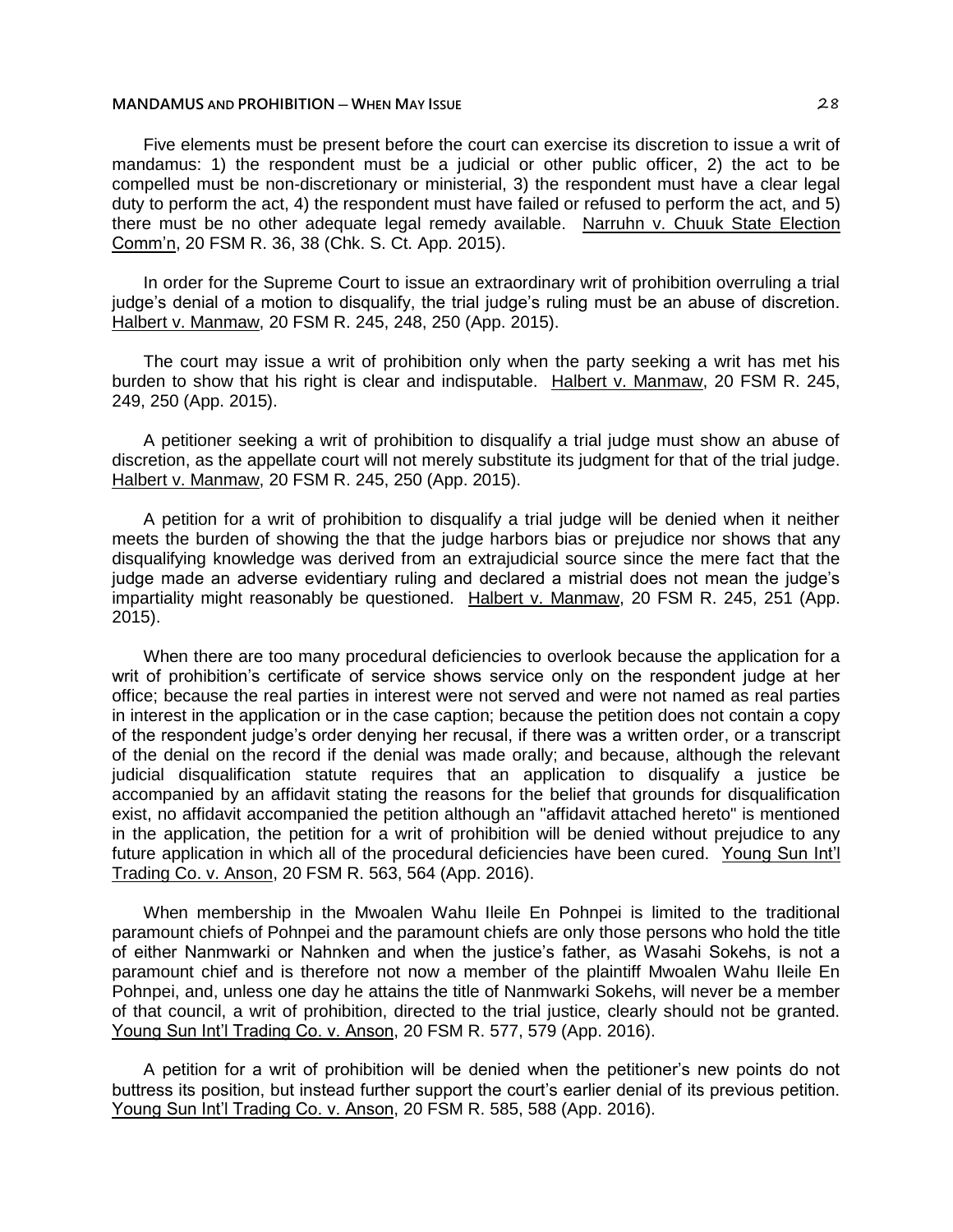# **MANDAMUS** AND **PROHIBITION** — **WHEN MAY ISSUE AND AND AND 29 29**

A party seeking the extraordinary and exceptional remedy of a writ of prohibition must show that the party's right to the writ is clear and indisputable and that all of the following five elements are satisfied: 1) the respondent must be a judicial or other public officer; 2) the act to be compelled must be non-discretionary or ministerial; 3) the respondent must have a clear legal duty to perform the act; 4) the respondent must have failed or refused to have performed that act; and 5) there must be no other adequate legal remedy available. Peterson v. Anson, 20 FSM R. 657, 658-59 (App. 2016).

A writ of prohibition clearly should not be granted based on a judge's adverse ruling that did not even remain adverse when the justice changed her mind and on factors that arose as part of the give and take during a contentious oral hearing on a controversial topic. Peterson v. Anson, 20 FSM R. 657, 659 (App. 2016).

When the procedural deficiencies in a petition for a writ of prohibition are too many to overlook, the petition will be denied without prejudice to any future petition in which these procedural deficiencies have all been cured. Miju Mulsan Co. v. Carl-Worswick, 20 FSM R. 660, 662 (App. 2016).